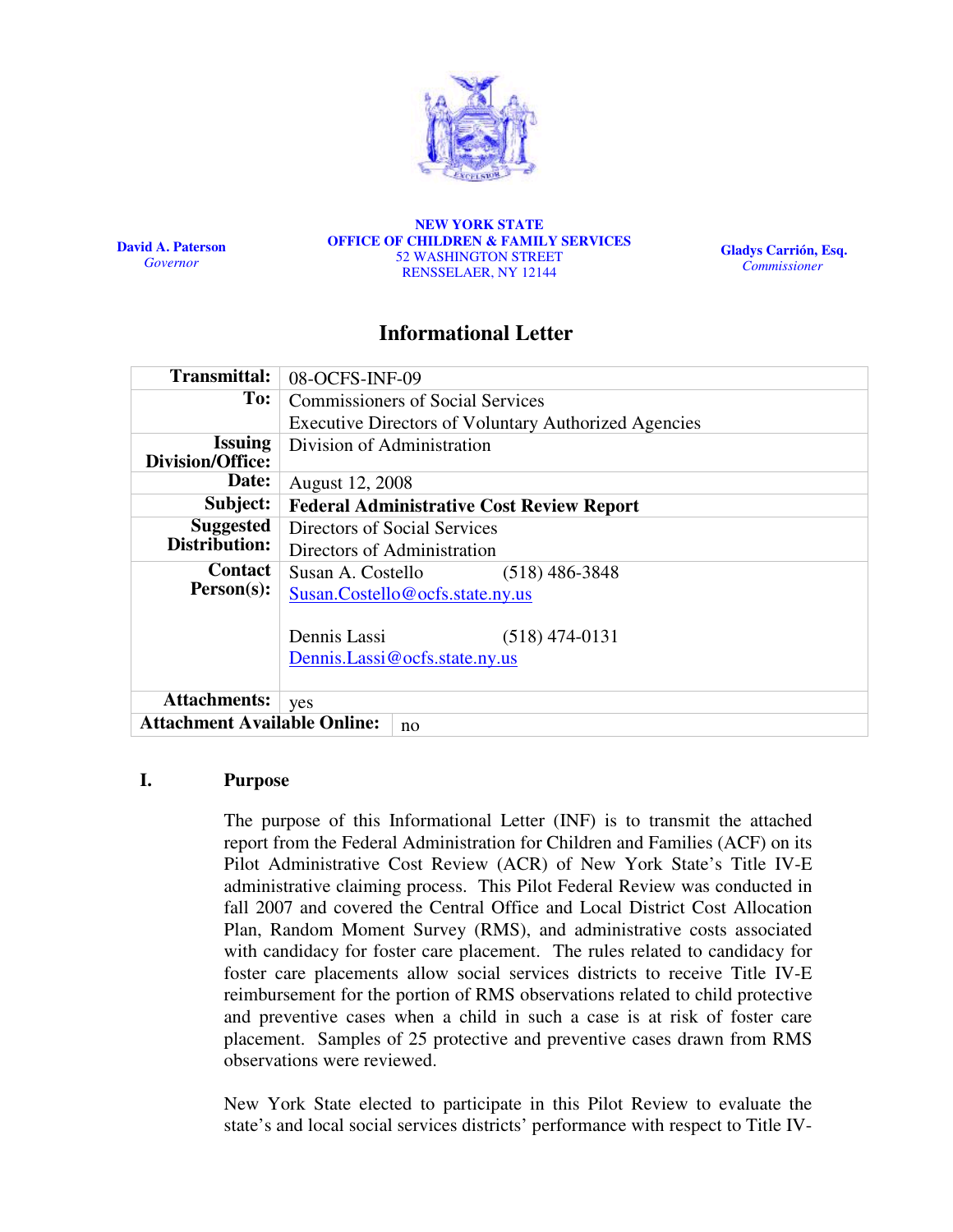E administrative claiming. New York State currently claims over \$200 million in Federal Title IV-E for state and local administrative costs.

## II. Background

The Federal Office of Management and Budget mandated that ACF develop a national error rate for the Title IV-E Foster Care Program. Toward that end, ACF has instituted cyclical reviews of Title IV-E Foster Care Eligibility. In August of 2006, ACF conducted a secondary Title IV-E Foster Care Eligibility Review (FCER) in New York State. The state successfully passed this review.

## III. Program Implications

Efforts are underway to implement all of the recommendations contained in the attached report. Some of the recommendations do not require any action by the social services districts. However, the review found that 48% of the sample cases failed to meet the Title IV-E candidacy requirements. This result calls for renewed emphasis on caseworker training and case documentation of candidacy cases. For a preventive case to be considered for Title IV-E administrative reimbursement, a child in such cases must be considered a candidate for foster care placement. This means that the case must qualify as a mandated preventive case and, as such, must meet the requirements of 18 NYCRR Part 423 and 18 NYCRR 430.9. Preventive cases open for services that do not meet these regulatory requirements for mandated preventive services must not be encoded as mandated preventive cases. These cases should be encoded in WMS and CONNECTIONS as non-mandated preventive services.

Procedural changes are being developed to distinguish those child protective services that do and do not meet the candidacy requirements. Additional information will be made available to all local social services districts and voluntary agencies regarding changes to Child Welfare Training Curriculum to address this issue. Furthermore, information will be provided in the near future about any necessary systems changes to improve case documentation.

Separate correspondence will be forthcoming to those social services districts that had cases selected from RMS observations for the sample evaluated by ACF.

## IV. Systems Implications

A Title IV-E Workgroup has been reconstituted to explore any necessary systems changes to address the findings of the federal ACR. Efforts will focus on strengthening documentation for children who meet candidacy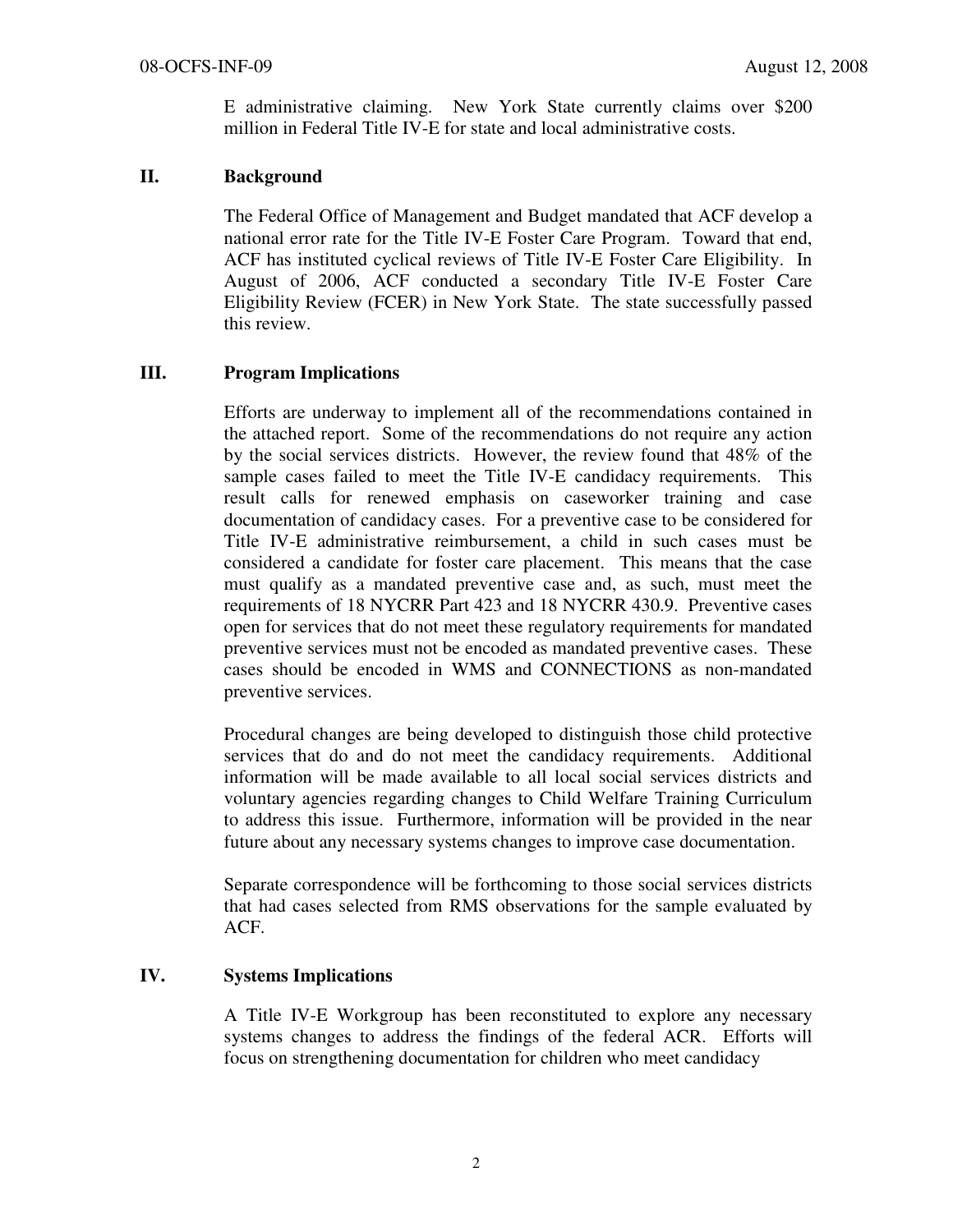requirements for foster care placement. Any systems changes will be balanced against the need to minimize any further administrative requirements imposed on caseworkers.

/s/ Thomas Tipple

Issued By: Name: Thomas S. Tipple Title: Deputy Commissioner Division/Office: Division of Administration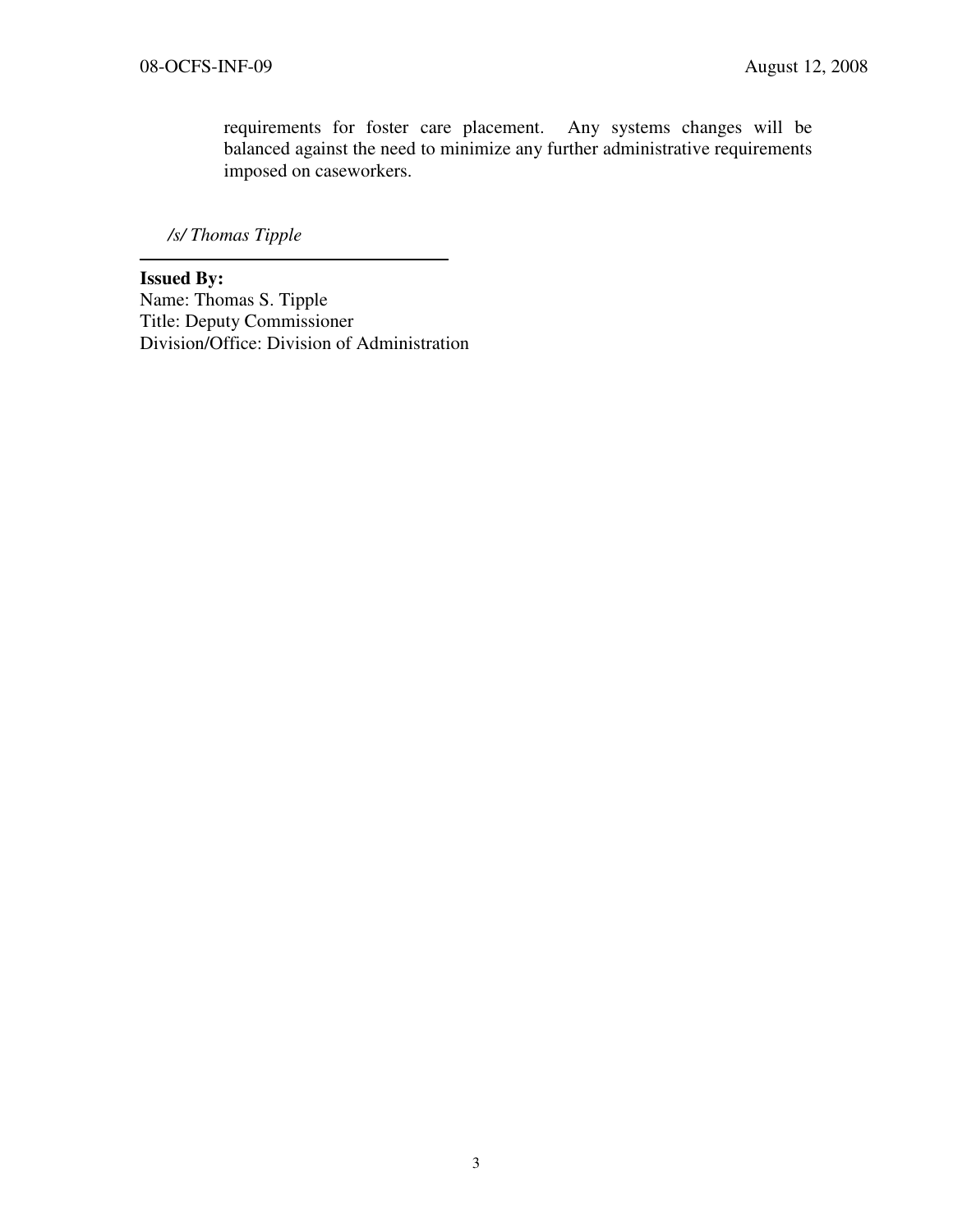# New York State Title IV-E Pilot Administrative Cost Review September 24 – 28, 2007

## Executive Summary

## Introduction and Scope of Review

During the week of September 24 - 28, 2007, the Administration for Children and Families (ACF) conducted the on-site phase of a pilot Administrative Cost Review (ACR) of New York State's title IV-E Foster Care program. The purpose of the review was to test the draft ACR protocol. The ACR includes an assessment of the allowability of title IV-E foster care administrative cost claims and the appropriateness of the cost accumulation and allocation methodologies contained in the State's Public Assistance Cost Allocation Plan (PACAP) as well as the degree to which the State's actual claims for a period under review (PUR) are appropriately documented and derived in accordance with its stated and approved procedures.

New York was one of three volunteering states chosen to assist ACF in the initial testing of the ACR process. The period under review (PUR) was the quarter ended March 31, 2007. The on-site review consisted of interviews with State and some local district staff to discuss any pre-site review matters identified by the Review Team and to garner more detailed information on the State's accounting and statistical data accumulation systems. A randomly selected sample of twenty-five cases for the PUR classified as title IV-E preplacement activities were reviewed to establish that appropriate documentation supports the determination of foster care candidacy status.

## Findings

We found that the procedures utilized by the State for the PUR provided first level documentation that current quarter title IV-E administrative cost claims were derived from the operation of the PACAP and other appropriate sources. We were particularly impressed with the level and organization of the supporting documentation maintained. The local district review was limited to an overview of the claims process and an on-site review of workpapers in one local district (Onondaga County) where we also found that appropriate documentation is maintained. The only reviewed item not found to constitute an allowable cost is a contractual payment for medical examination fees for children either entering foster care or who are viewed as at risk of placement. Costs for the health care services are not allowable title IV-E administrative costs.

The most utilized time study for title IV-E cost allocation purposes is the services random moment study (RMS). Two separate quarterly RMS' (New York City and the next eight largest (upstate) local districts) are conducted through telephone calls made by the OCFS RMS unit to randomly selected caseworkers. The RMS results are applied to almost all local district and the majority of State agency administrative costs subject to allocation to title IV-E. We found that the RMS process is conducted in a highly professional and well documented manner and demonstrates innovative practice through the use of an Oracle based automated system.

The procedures utilized by the State agency in the making of RMS calls were found to facilitate collection of information at the precise moment to be observed. A substantial percentage of these calls (in excess of two-thirds), however, result in either the worker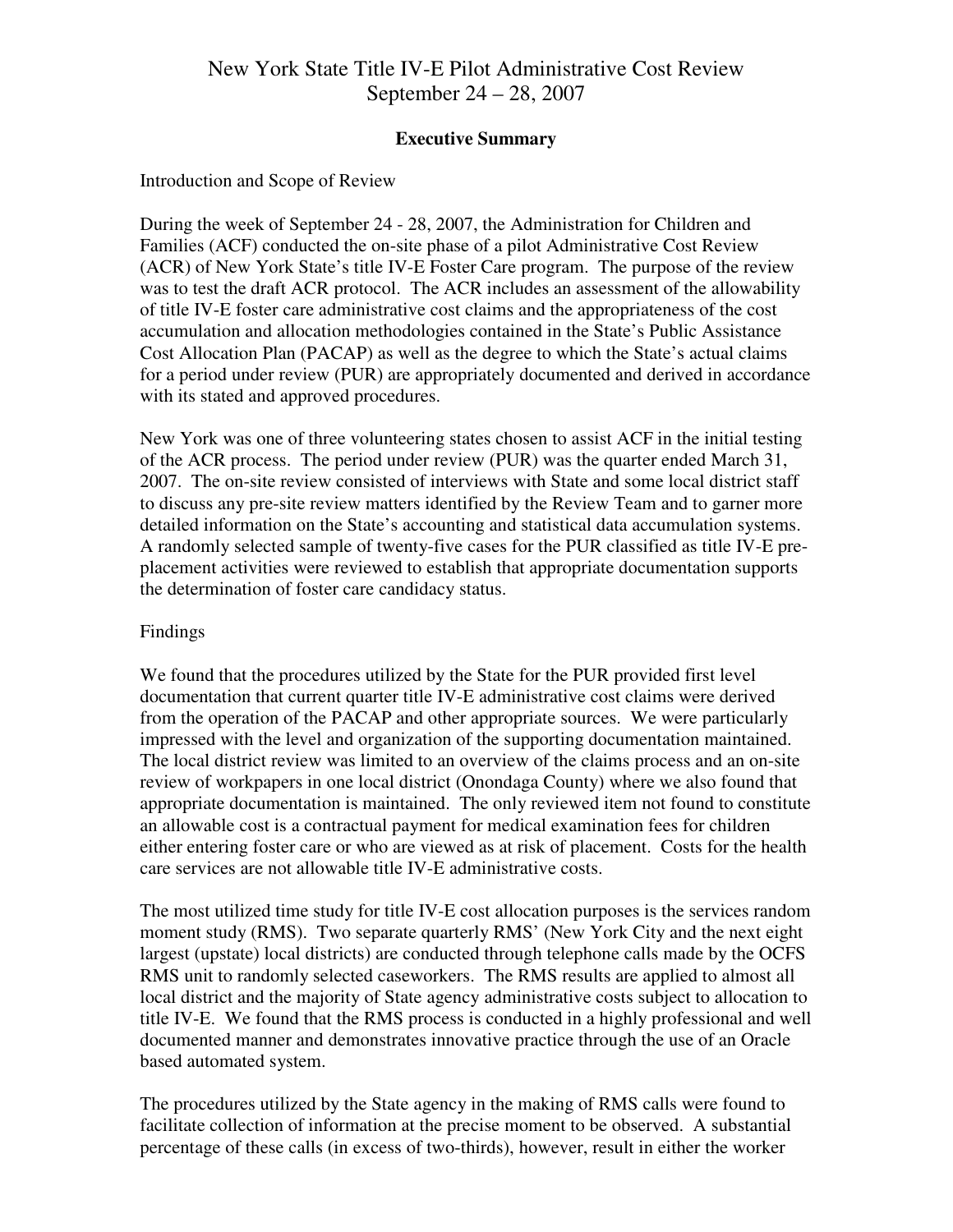not being at his/her desk or busy on another call. It is often difficult to contact workers within the three day call back period since they spend much of their time in the field either traveling or with clients. Only a small percentage of workers actually return RMS calls, but when finally contacted they usually account for the activity performed during the observation moment. Observations are accepted a week or more after the scheduled time, but not beyond the end of the observation month.

The RMS unit workers interviewed indicated that they have received sufficient training in performing their job and have ongoing access to a manual and a supervisor to address questions that may arise. Difficulty exists in contacting certain caseworkers in New York City (NYC) and some caseworkers are either not very cooperative or have expressed frustration at the frequency of calls received (up to three times per week).

Onondaga County interviewees indicated that they had not received any training regarding the purpose or the processes used in the RMS. They noted that RMS observers have been courteous, professional and specific regarding the information sought. Although each interviewee stated an ability to recall the activity performed at an earlier time through their memory or calendar system, the importance of identifying an activity for a specific minute as opposed to a half-hour block of time did not appear to be understood. Several interviewees indicated that they are informed by the RMS observer of their next scheduled RMS observation and that far too many RMS calls are received.

In accordance with PACAP guidelines, a cost allocation methodology must employ contemporaneous statistics. The approved New York State PACAP provision to utilize a one-quarter lag between RMS and caseload statistics and the costs to which the statistics are applied is not in conformance with this provision. The State has deemed the onequarter lag as necessary to accommodate local district claiming procedures.

The State utilizes a matrix to apply each RMS observation to a benefiting program (or intermediate allocation pool). We found that the version of this document presented to us differed somewhat from the codes and matrix utilized by the OCFS RMS unit to develop PUR quarterly program allocation percentages. Our review of the RMS matrix used by OCFS identified several questioned codes as follows:

-Primary Client Code 100 identifies a child in foster care where a IV-E eligibility determination has not yet been completed. Assignment of these observations to title IV-E foster care is inappropriate since title IV-E eligibility has not been established.

-Primary Client Code 107 identifies a title IV-E categorically eligible child in foster care placed in a detention setting. This code, to some degree, is assigned as chargeable to title IV-E. In accordance with title IV-E policy, administrative costs may not be claimed for IV-E reimbursement where a child is placed in a facility outside the scope of foster care such as in a detention facility.

-Primary Client Codes 132-135 for Activity Types 700-703 & 708-709 under Activity Code 411 are assigned to IV-E Foster Care. The placement of a child is a IV-E allowable activity for candidate cases, but these observations should be assigned to an intermediary pool whereby the eligibility rate is applied to identify the proportion assignable to title IV-E rather than directly assigned to title IV-E.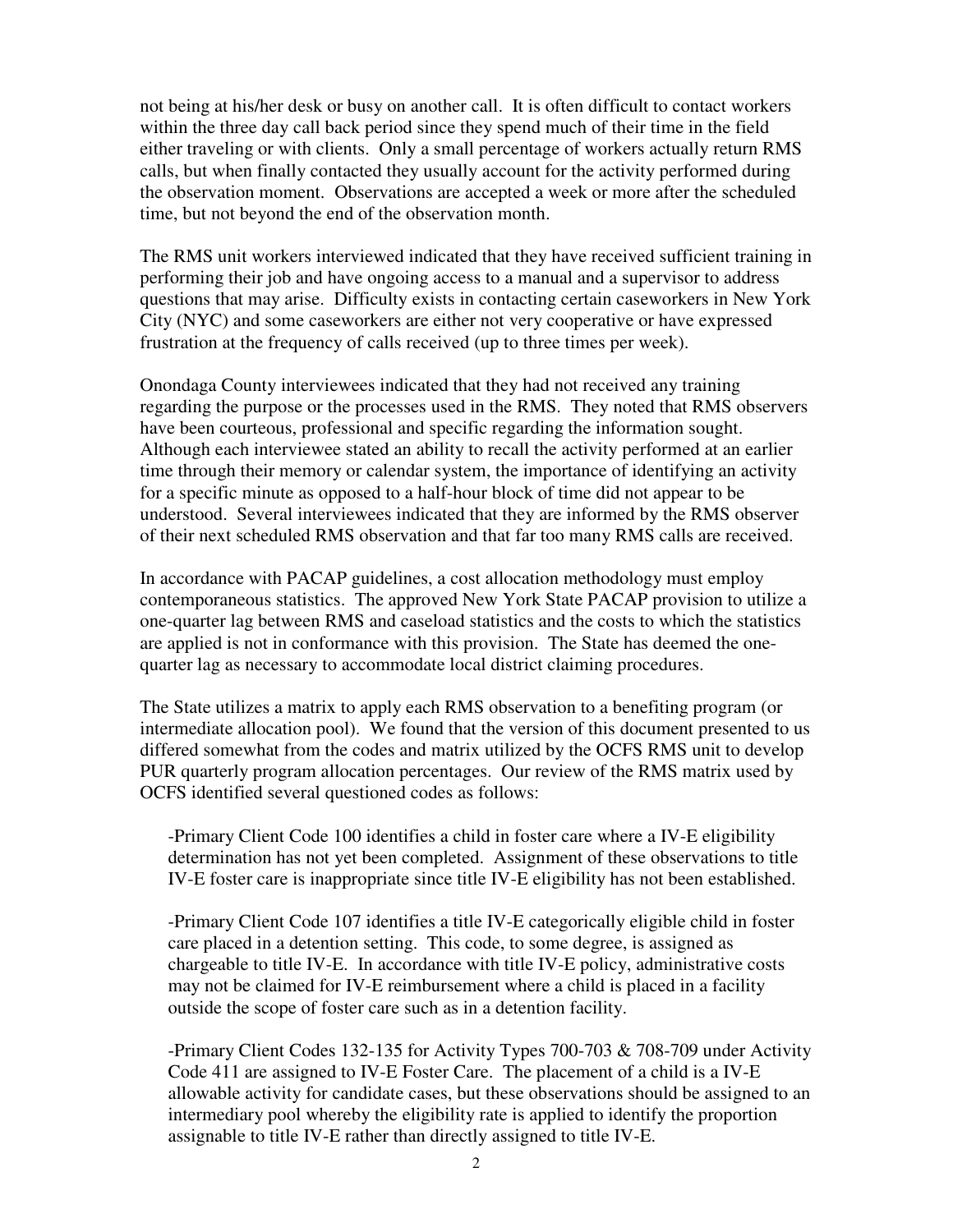State officials described the process used to calculate the rate of title IV-E eligibility within the foster care caseload and how it is applied in the cost allocation process. We could not identify any specific place within the PACAP where this information is maintained. The calculation process described and the supporting documentation maintained are in conformance with applicable Federal policies. A separate eligibility rate calculation is made for New York City and all other (Upstate) local districts.

The calculated eligibility rates are applied to intermediate RMS observation pools labeled "IV-E Protective" and "IV-E Preventive" and used to allocate RMS observations involving activity for foster home recruitment or licensing not specifically associated with an individual case. In the Central Office Cost Allocation Plan (COCAP), eligibility rates are used as part of the allocation methodology for several allocation accounts. In two COCAP allocation accounts (OTDA account A668 (BICS Operations) and OCFS FNA (ASFA Cards Unit)) we found that for the PUR a different IV-E foster care percentage appears to have been used than was identified through the CCRS Characteristics report.

Certain administrative costs incurred prior to a child's placement may be title IV-E allowable when a State has either determined that the child is at imminent risk of removal from the home and reasonable efforts are being made to prevent removal, or if necessary, to pursue removal from the home. A candidate for foster care must be documented as such through either: a case plan that identifies foster care as the goal absent preventative services; an eligibility form used to document the child's eligibility for title IV-E; or evidence of court proceedings related to the child's removal from the home.

State officials explained that New York pioneered efforts to serve children at risk of removal through its Child Welfare Reform Act of 1979. New York defines a foster care candidate as any child on whose behalf an open mandated preventive services case exists. There is no specific time limit for provision of needed services, but each case must be reassessed at intervals no longer than six months apart. Preventive services can continue when a child enters foster care to assist in reunification efforts or commence when a child is discharged from foster care to reduce the possibility that re-placement will occur. It should be noted that title IV-E policy provides that a child removed from his/her home or in foster care cannot be considered as a candidate.

The New York State PACAP RMS matrix provides that where the primary client category is either protective or preventive services and an open mandated preventive services case exists the activity observed may be subject to treatment as on behalf of a foster care candidate. The matrix only designates such observations as subject to allocation to title IV-E where the activity performed is one of those that are allowable as title IV-E administration. These candidate RMS observations are further allocated to title IV-E and other programs based on application of the foster care eligibility rate.

State officials indicated that foster care candidacy status is documented by New York through the case plan method. The Family Assessment Service Plan (FASP) is the primary document used to address case actions and determinations. An Onondaga County Department of Social Services Preventive Services Unit supervisor explained that in the past few years a concerted effort has been made by the County to assess the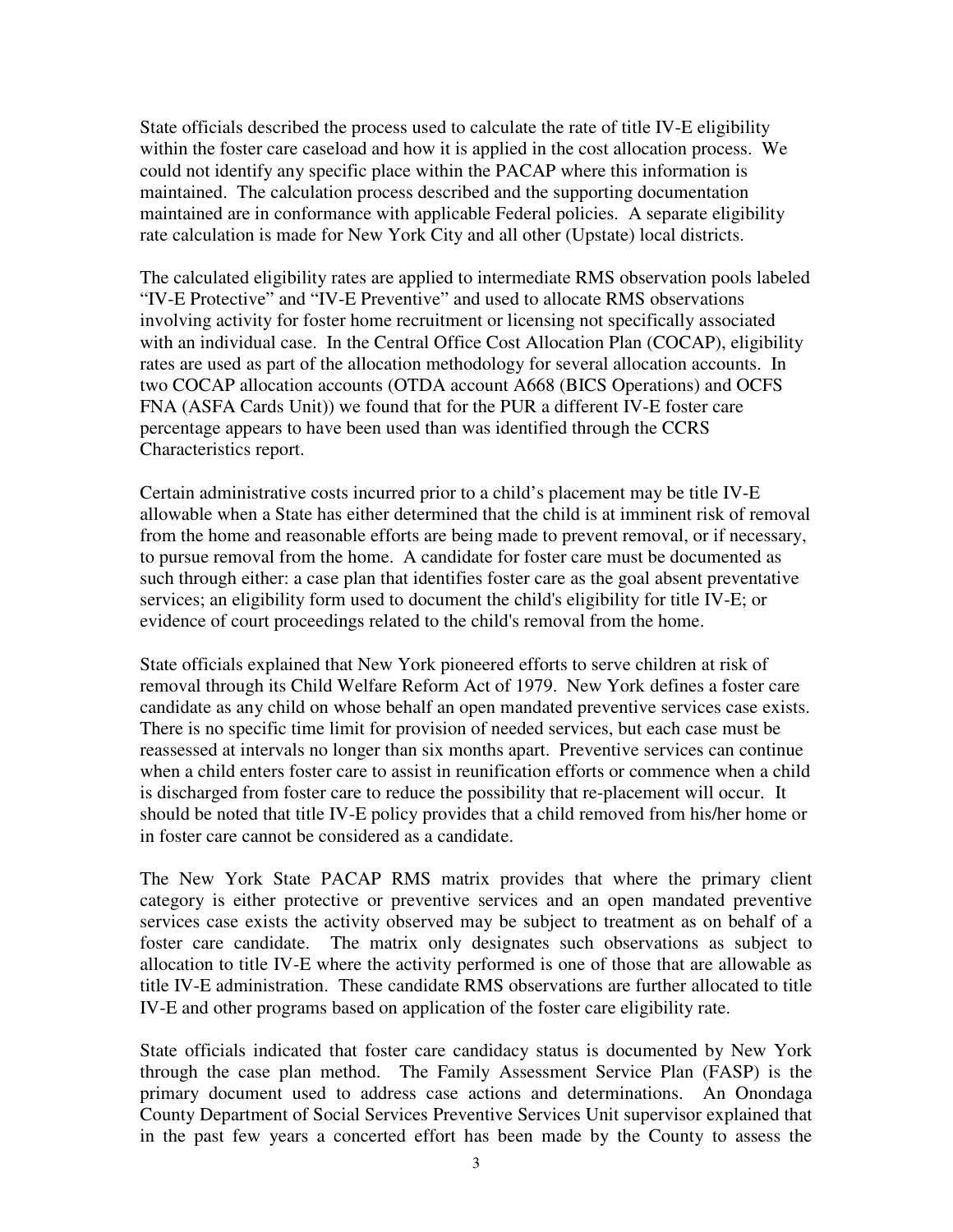existing preventive services caseload to assure that appropriate services are delivered timely and that those cases do not languish or remain open longer than necessary. The result of this effort has been an ability to better utilize resources to target those cases in need of the most intensive services and close cases that no longer exhibit risk factors. It was found that some cases had remained open as mandated preventive for a number of years without a clear plan for how or when a decision would either be made to remove the child(ren) or determine that the delivery of services was no longer needed.

Our analysis of twenty-five randomly selected statewide candidate cases consisted of reviewing the case record material provided by the State. We assessed whether the initial determination of candidacy status and the redetermination of such that covered the selected RMS observation moment was adequately documented. In a majority of the reviewed cases (13) a case plan had been established documenting that the child was at imminent risk of removal and placement in foster care both at the point that initial candidacy was established and, if needed, at the required point of redetermination. In the remaining cases (12), we either could not document that these circumstances existed or found documentation to support that imminent risk did not exist at either the point of case opening (10) or for the PUR (9), or at both points (7).

Recommendations (Highlights)

- Onondaga County should cease claiming of title IV-E unallowable costs for a pediatric services contract.
- The State agency should consider revising the scope of the Upstate RMS to include all local districts outside of NYC.
- It is expected that the State will increase the number of valid observations to meet the 1,650 per RMS minimum quarterly number stated in the approved PACAP.
- All RMS callers should be instructed to not divulge information regarding the schedule for future RMS calls to individual caseworkers.
- The State agency RMS unit should hold training sessions for caseworkers to explain the purpose and operation of the RMS process.
- The State should amend its PACAP to provide for an adjustment to actual for costs allocated through use of lag period (one-quarter) statistics.
- The State should submit a PACAP amendment to change the assignment of Primary Client Activity Codes 100, 107 and 132-135 per the report findings.
- The State should include a detailed description of the calculation procedure, source data and application of eligibility rates within the PACAP.
- The PACAP should be amended to include a description of which cases are deemed as foster care candidates and the documentation method used.
- The RMS should be modified to assure that title IV-E pre-placement administration excludes activity on behalf of children in foster care placements.
- The State should consider development of more detailed guidance and standards for local districts with respect to identifying and documenting "candidate" cases and assure that the candidate definition utilized for title IV-E purposes excludes any cases not presenting an "imminent" or "serious" risk of removal and foster care placement.

Next Steps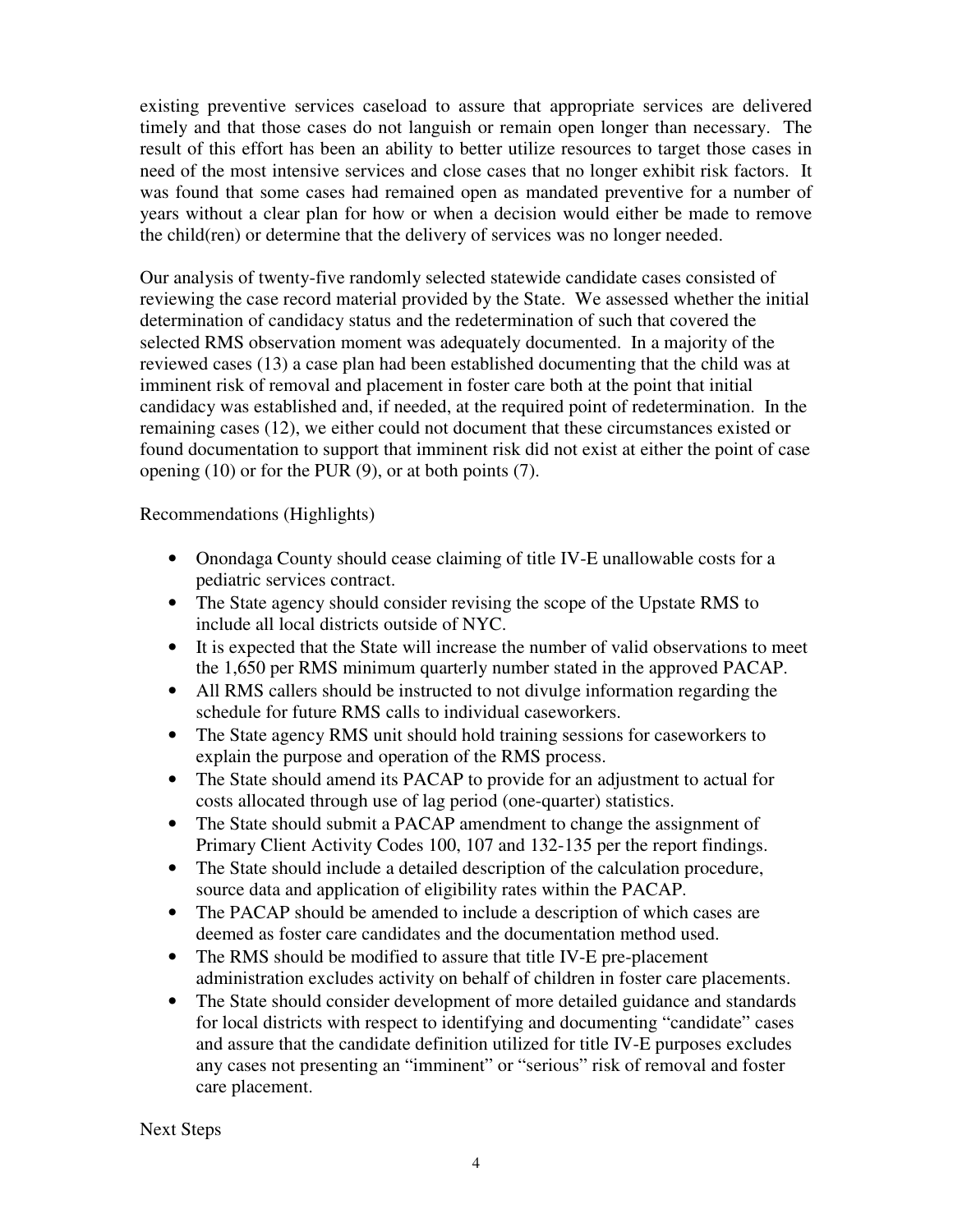The State should determine whether, and to what extent, title IV-E claiming adjustments and corrective actions are required as a result of this review. To the extent that changes are deemed necessary to the PACAP, an appropriate amendment should be prepared and submitted for Federal approval through the HHS Division of Cost Allocation (DCA).

## Final Report

Introduction and Scope of Review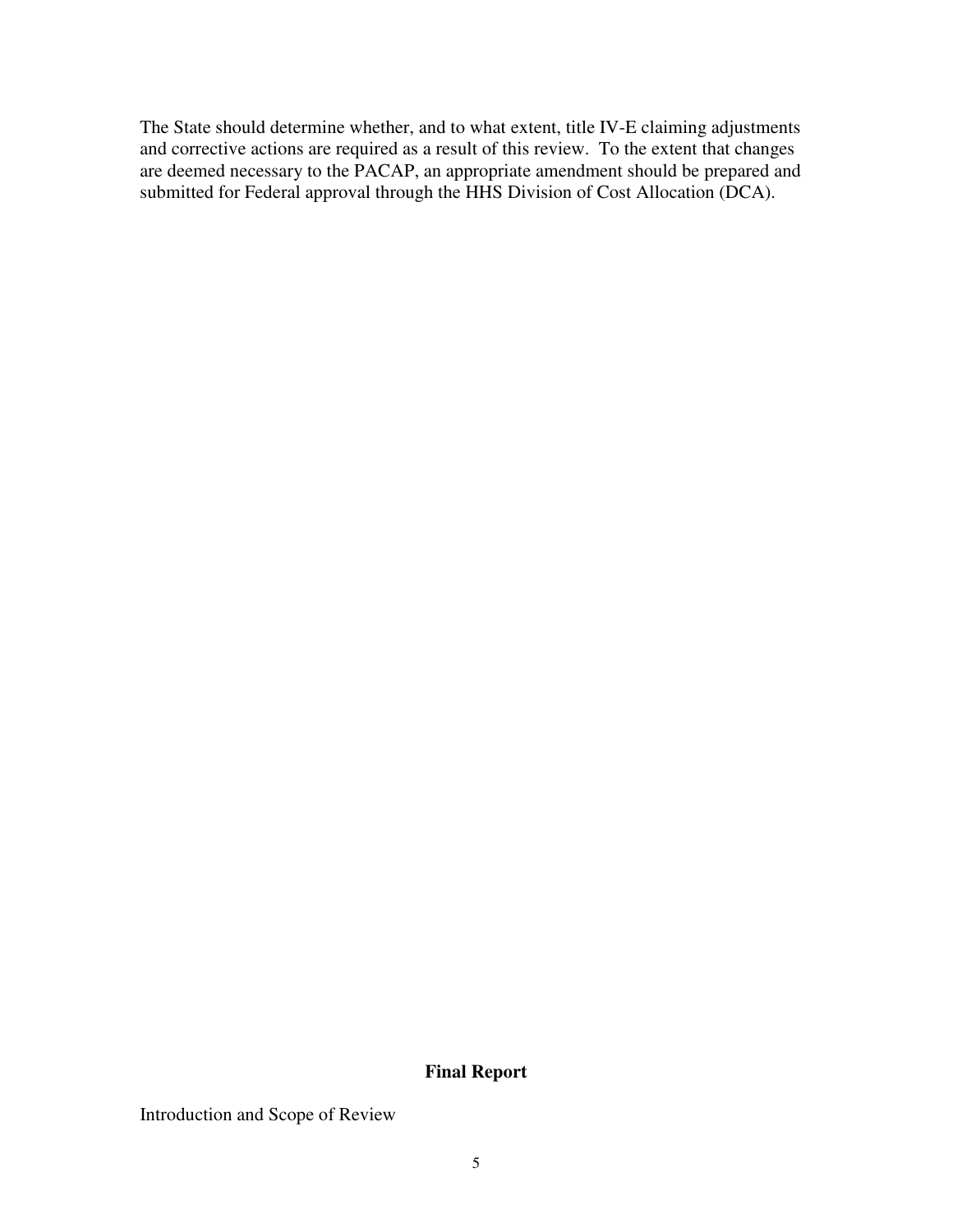During the week of September 24 - 28, 2007, Administration for Children and Families (ACF) staff from the Central and Regional Offices and one contract employee (see Review Team list at the end of this report) conducted the on-site phase of a pilot Administrative Cost Review (ACR) of New York State's title IV-E Foster Care program. The purpose of the pilot review was to test the draft ACR protocol and instruments. These tools were developed as a way for ACF to systematically review a State's Public Assistance Cost Allocation Plan (PACAP) and any other processes it utilizes to accumulate, allocate and claim costs for reimbursement as title IV-E foster care administration.

The ACR, as currently contemplated, includes within its scope a review of the major categories of program administrative cost claims, but excludes a specific analysis of Statewide Automated Child Welfare Information System (SACWIS), eligibility determination and training costs. The purpose of the ACR is to assess the allowability of these claims and the appropriateness of the cost accumulation and allocation methodologies contained in the State's PACAP as well as the degree to which the State's actual claims for a period under review (PUR) are appropriately documented and derived in accordance with its stated and approved procedures. This information will inform ACF with respect to the degree of any national error rate in title IV-E foster care administrative cost claims. It also offers the State an opportunity to confirm that its processes meet applicable Federal requirements and to assess available options to improve its financial administration of the program.

New York was one of three volunteering states chosen to assist ACF in the initial testing of the ACR process. We greatly appreciate the time and effort expended by State officials to assist us in this endeavor. The period covered by the New York review (i.e., the period under review or PUR) was the quarter ended March 31, 2007. Under the provisions of the draft ACR Guide being tested, four general areas were reviewed including: the accumulation and allocation of cost pools and cost centers (commonly known as program or allocation accounts in New York) resulting in title IV-E foster care claims; various time study plans used to determine the extent to which title IV-E receives benefits from worker activities; methodologies for calculation of the title IV-E foster care eligibility (saturation) rate applied to certain costs; and documentation of foster care candidacy status for children on whose behalf pre-placement administrative costs were IV-E claimed. Numerous standardized review worksheets were used by the Review Team as aids to identify and accumulate information and to assess and formulate conclusions regarding the materials presented.

The review was conducted in three stages. Stage one, the Pre-Site Review Preparation stage, consisted primarily of the assembly and desk review of the State's currently approved PACAP and the time study plans contained therein, Also included in this stage were an identification and preliminary analysis of the various program and allocation accounts which either directly charge or allocate costs to the title IV-E foster care program, as well as a review of the methodology by which the State computes its IV-E foster care eligibility rate and documents foster care candidacy status.

Stage two, the On-Site Review stage, consisted of a series of interviews with State fiscal and programmatic administrative staff and some local district staff to discuss any questions, comments and concerns raised by the Review Team during the Pre-Site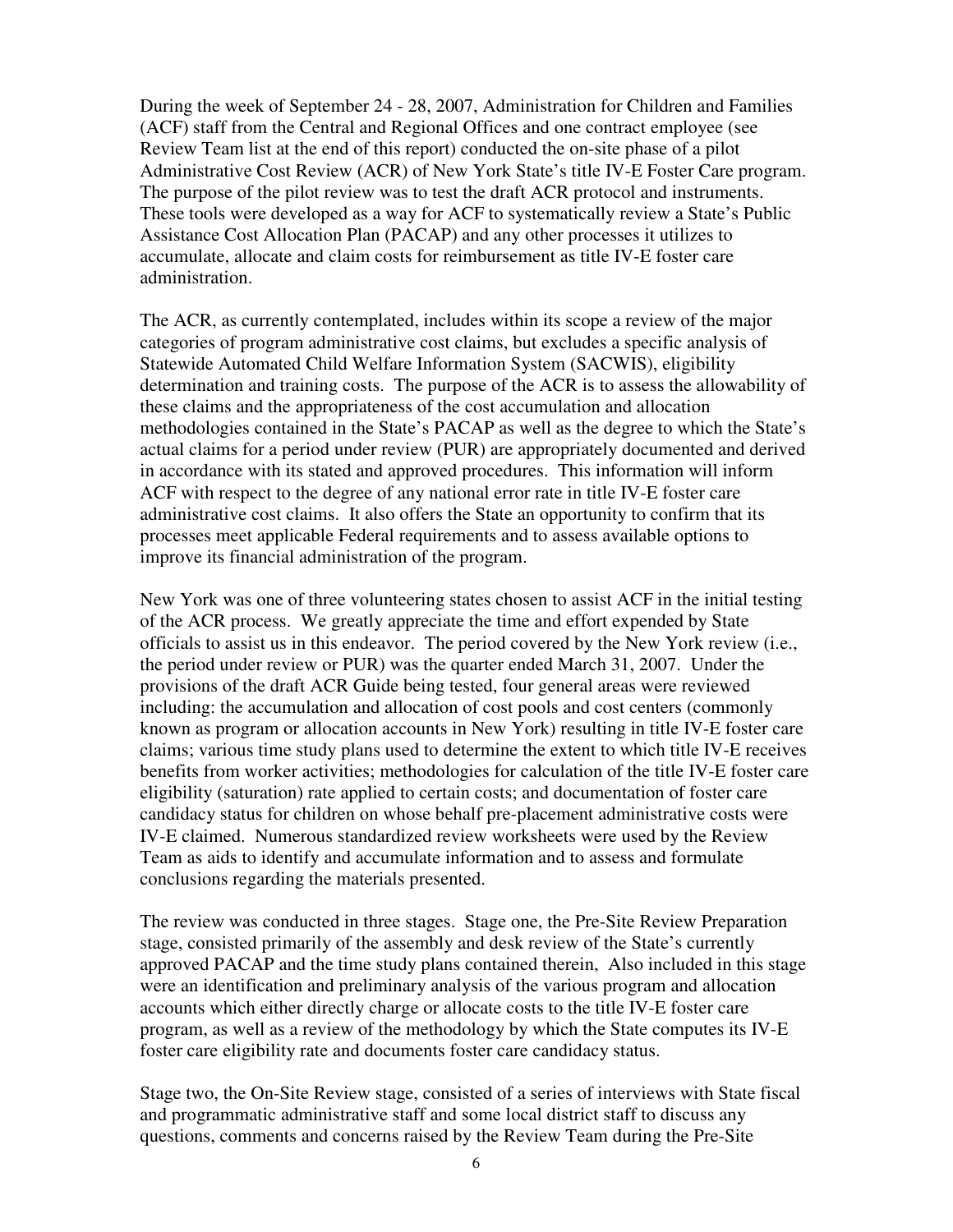Review stage and to garner more detailed information relative to the State's accounting and statistical data accumulation systems and the manner in which it merges the data from these systems in order to implement the approved PACAP. During this stage the Review Team also tested whether the State was actually claiming costs in accordance with the methodologies contained in the approved PACAP and the standards established to document such claims. A randomly selected sample of twenty-five cases identified from random moment study (RMS) observations for the PUR classified as pre-placement title IV-E administrative activities were reviewed to establish that appropriate documentation exists to support the determination of foster care candidacy status. The Review Team also sought to determine whether the allocation methodologies contained in the currently approved PACAP require any revisions to address situations in which costs are being allocated to the title IV-E Foster Care program that are unallowable under Federal regulations or are either overstated or understated based on the benefits derived by the program.

Stage three, the Post-Site Review stage, consisted of a period during which the Review Team accumulated and assimilated information gathered during stages one and two along with any further materials the State wished to provide for the purpose of developing this final report.

Review Findings and Recommendations

- A. General Cost Accumulation, Allocation and Claiming
- State Processes Reviewed

State officials provided an overview of the processes utilized to accumulate administrative costs incurred at the State and county (local district) agency level, to allocate these costs to benefiting programs in accordance with the approved PACAP and to assemble quarterly title IV-E claims. New York State administers its title IV-E foster care program through a State supervised and county administered system. This entails operation of cost allocation plans (CAPs) and claiming procedures at both the State and county level.

At the State agency level, the Office of Children and Family Services (OCFS) is designated as responsible for administration of the title IV-E program. In this capacity, it incurs administrative costs in its role as the single State agency and assembles and submits all statewide title IV-E claims. Another State agency, the Office of Temporary and Disability Assistance (OTDA) also performs several functions supporting the administration of the title IV-E program. These consist of partial responsibility for oversight of local district administrative operations and support of certain automated systems utilized by the IV-E program. The existence of two New York State agencies with title IV-E administrative functions can be traced to a restructuring that occurred in 1998 whereby the former Department of Social Services was dissolved and a new agency entitled the Department of Family Assistance was created consisting of the OCFS and the OTDA.

Separate CAPs exist for OCFS and OTDA. These CAPs, referred to as central office cost allocation plans (COCAPs), have been designed to utilize similar procedures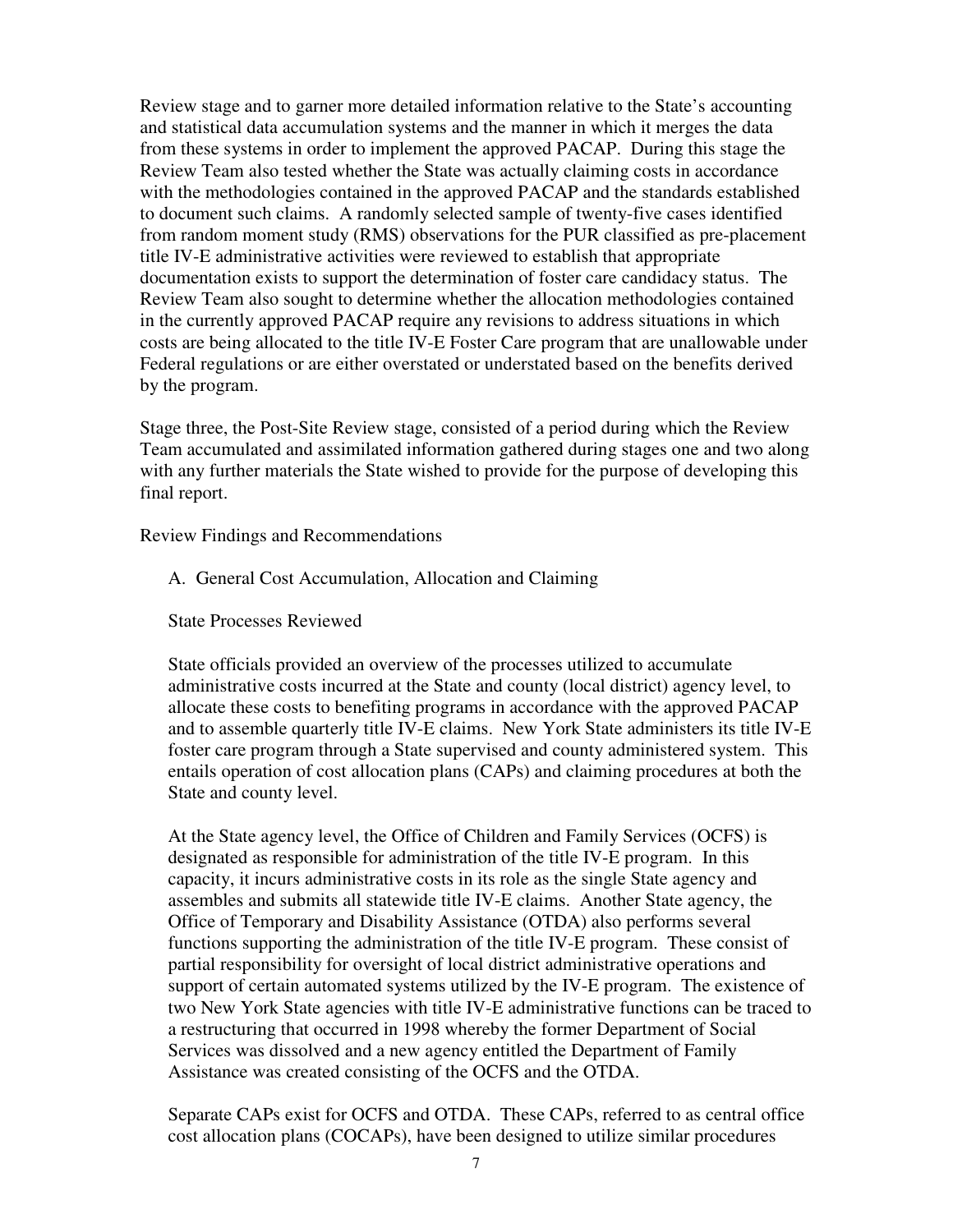involving the establishment of allocation and program accounts and accumulator codes for purposes of accumulating costs. The OCFS has been designated as responsible for the development and maintenance of both COCAPs. Personal services costs (salary and application of an approved fringe benefit rate) are captured through an automated time card system on a bi-weekly basis. Non-personal services costs are defined to include supplies, training and contracted costs (including personnel) and are associated with particular accounts by journal voucher entries.

The COCAPs provide that any costs directly associated with a program are directly assigned to that program account through use of the assigned accumulator codes. Other costs are assigned to allocation accounts and feed to program accounts based on the methodologies specified in the COCAP. Some costs are allocated through use of intermediate allocation accounts and the application of various statistics related to the functions performed in each account. Costs allocated to title IV-E foster care administration through the COCAP process are captured in the Foster Care Administration (OCFS 333) program account and reported on form IV-E-1 Part 1, line 5e (other). These costs cover State agency activities in support of local district administration and include costs associated with the operation of a non-SACWIS (CONNECTIONS) automated system and a statewide human services enterprise network (HSEN).

The OCFS also, through its Division of Rehabilitative Services (DRS), directly operates several foster care institutions designed to serve children placed under its care in accordance with court orders resulting from juvenile justice related petitions. Administrative costs of DRS are accumulated and allocated to benefiting programs through the establishment of daily care rates and the results of a worker time study.

Local district administrative costs represent the majority of title IV-E foster care administrative cost claims and are accumulated through the local cost allocation plan (LCAP) contained within the State's Fiscal Reference Manual (FRM). Although similar to the LCAP used for the rest of the State, a separate LCAP has been established for purposes of New York City operations. There are fifty-nine local social services districts in New York State primarily defined by the borders of each county with the exception of New York City (five counties) and the St. Regis Mohawk Nation (Tribe). Local districts generally administer all social services programs including child welfare, temporary assistance, medical assistance, child support, child care, food stamps, energy assistance and social services through a single agency. The operation of the LCAP is overseen by OTDA officials. Those administrative costs subject to allocation to title IV-E are primarily accumulated in the General Services (F2) category. The F2 category includes several child welfare as well as other programs providing care and social services to individuals and the community. The results of a time study, referred to as the random moment study (RMS), is utilized in the allocation of almost all F2 classified costs. Local districts may choose to assign "identified costs" to a particular program rather than allocate the costs based on the RMS results. Such identified costs must be in accordance with State agency established LCAP guidelines. Reporting of identified costs is rare and usually for very small amounts. Additional costs related to administrative and countywide overhead are accumulated in the F20 and F40 categories and assigned to other categories including F2 based on staff count. The RMS process also identifies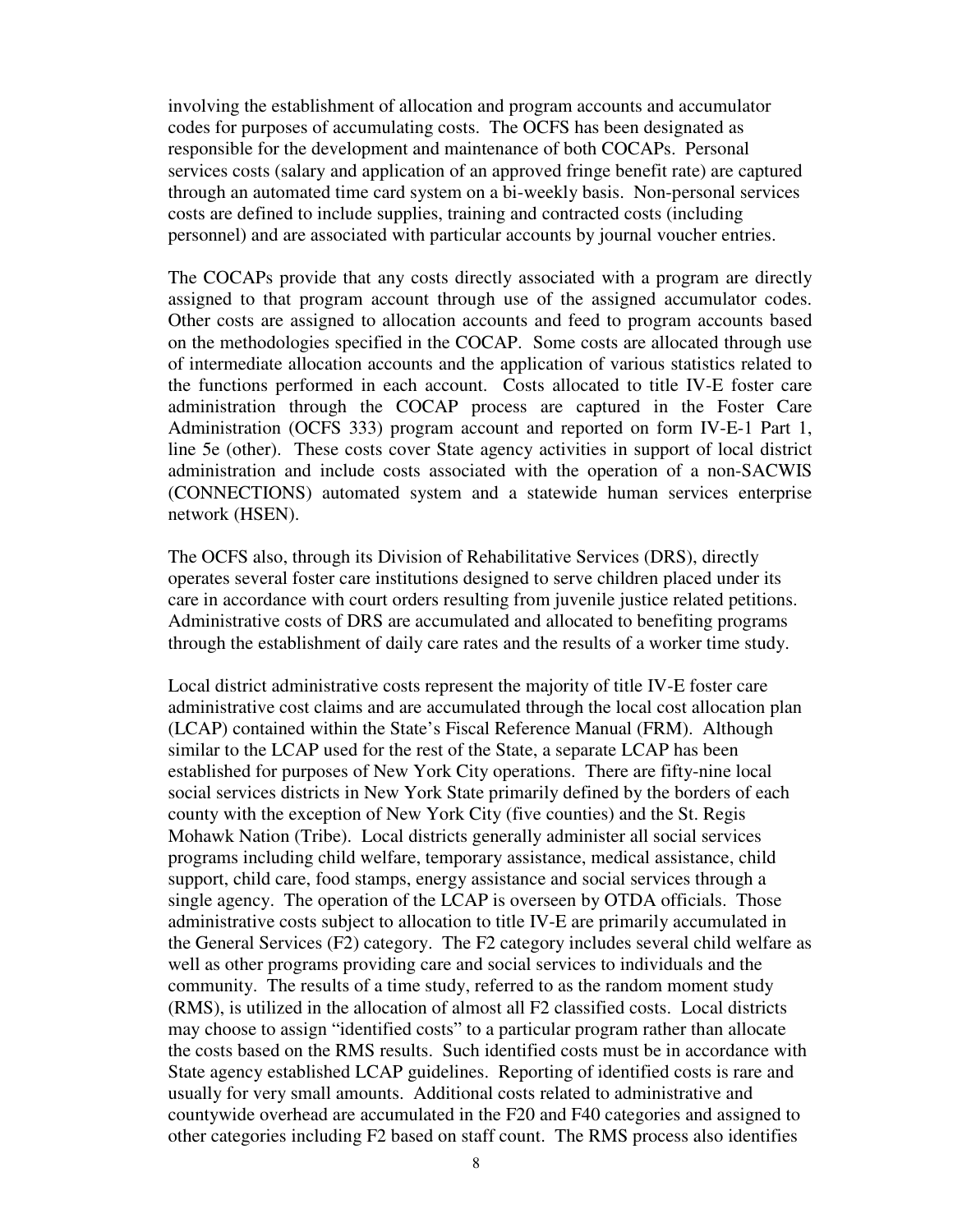the subcategory breakout of costs allocated to title IV-E foster care administration, thus permitting the reporting of claimed costs on the appropriate form IV-E-1, Part 1 line (lines 5a-5e). Some local districts administrative costs are captured on Form 3922 for "special projects". These costs, where appropriate, are added to title IV-E claims.

Another component of administrative costs incurred by New York City and some other local districts is for the operation of contracted voluntary agencies that are given responsibility to perform certain case planning and management services along with other responsibilities on behalf of certain foster care children. These costs are included in daily care rates established through State Maximum Aid Rates (SMAR) and local district negotiated contracts. The IV-E administration component of the amount paid through these rates is established using statewide percentages derived from a time study conducted by OCFS of voluntary agency worker activities.

### Findings

The State demonstrated that the procedures it utilized for the PUR provides first level documentation that current quarter title IV-E administrative cost claims filed on the IV-E-1 report were derived from the operation of the COCAPs, LCAPs and other appropriate sources. We were particularly impressed with the organization of the workpapers and the level of supporting documentation maintained through the State's Central Office Cost Allocation Claim (COCAC) quarterly reports and Automated Claiming System (ACS) reports for all local districts. A review of prior quarter adjustment claims was not included within the scope of our review.

Our assessment of claims derived through the COCACs consisted of tracing the accumulation and allocation of costs for a sample number of OCFS COCAP accounts. The process of choosing the sample accounts was facilitated through efforts made by the State to run a "IV-E impact" version of the OCFS COCAC for the PUR. This clarified exactly which accounts, and to what extent, are the sources of State agency level IV-E claims. The COCAC divides costs into direct and allocated for each account. Direct costs are further broken out as either personal services, fringe benefits or non-personal services. Personal services consist of salaries for employees and are assigned to accounts based on staff classification and automated time cards. Fringe benefits are calculated using an approved annual rate applied to salary costs. Any costs for contractor services, supplies or training (except in certain accounts where training is separately identified) are treated as non-personal services costs.

We found that the tested accounts (six OCFS COCAC and one LCAP for a single local district) included appropriate cost accumulation and allocation methodologies in accordance with the approved COCAP. Almost all of the costs charged to title IV-E foster care administration during the PUR were derived through the use of allocation accounts. There are no OCFS staff directly assigned for charging to the title IV-E foster care program. Only a relatively small amount of non-personal service costs were directly charged to title IV-E. These direct charges (\$433,978 gross) were documented as costs for contractor services provided to support the title IV-E eligibility determination function. We did note that two instances in which different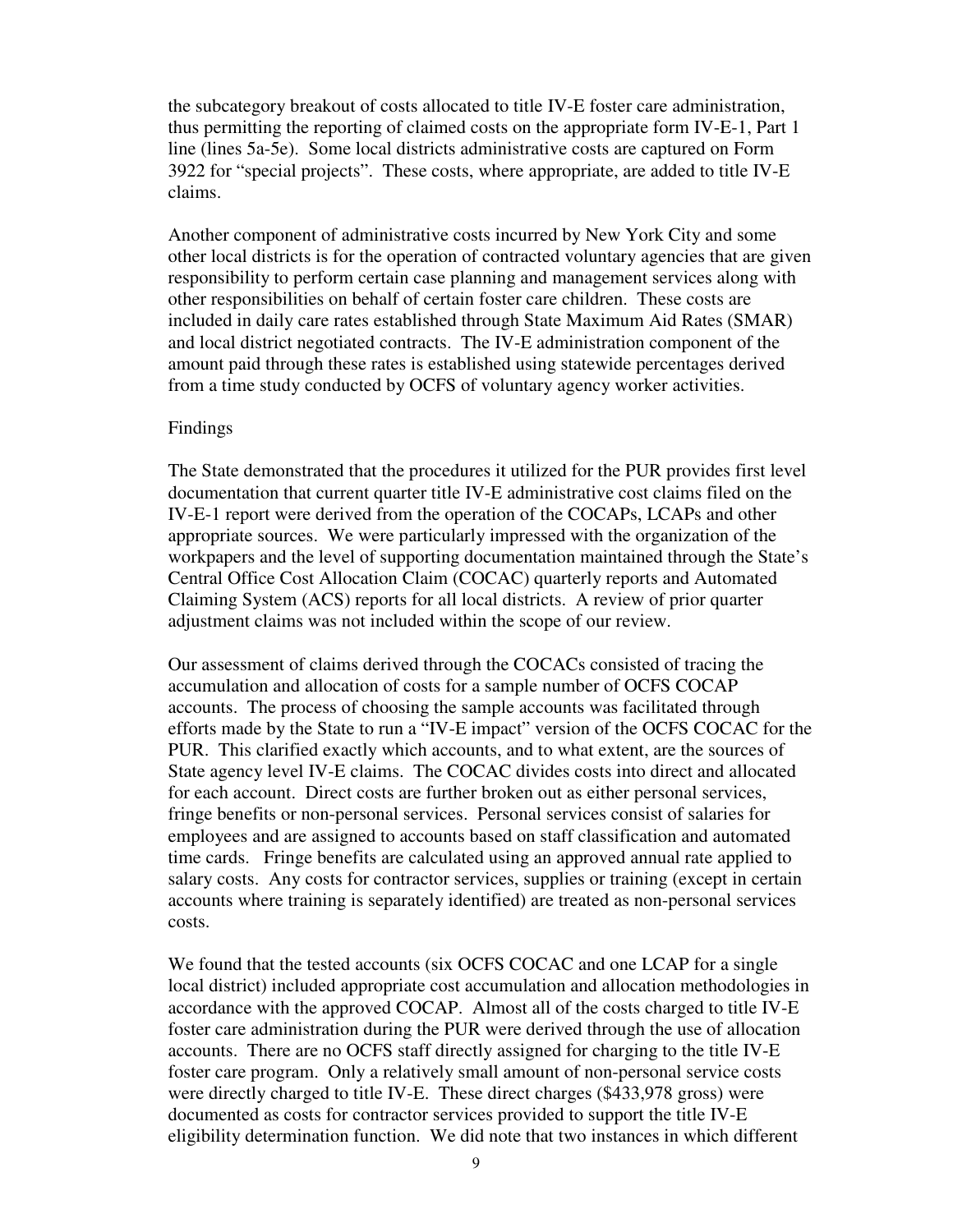statistics for the IV-E eligibility rate were used in the COCAC than were contained in the State's source documents. See the section on the review of the IV-E eligibility rate for more information on this finding.

The local district LCAP claims review was limited to an overview of the process (provided by OTDA officials) and an on-site review of workpapers supporting F2 categorized costs in one local district (Onondaga County). In Onondaga County, we found that its County "Genesis" accounting system maintains payroll information by function code. Staff classifications are reviewed annually to assure that they remain appropriate. For the PUR, salary and fringe benefit costs represent over 80% of total Onondaga administrative costs in the F2 (general services) and F20 (overhead) categories. In the small number of instances where an employee is performing activities for two or more functions, a personal activity report (PAR) delineating the portion of time spent working in each function is required to be completed, dated and signed by both the worker and his/her supervisor.

Non-personal services (NPS) costs are reported on State form 923. A review was conducted of selected Onondaga County non-personal services cost items in the F2 category for the PUR. We found that the County maintains detailed supporting documentation for the amounts reported. This information is filed based on a weekly check run. The only reviewed item found not to constitute an allowable cost for title IV-E administrative cost purposes is a contractual payment for pediatric services. We were told that the contract covers medical examination fees charged by participating doctors for children either entering foster care or who are viewed as at risk of placement due to allegations of having suffered abuse or neglect. The County established this contract to assure that medical services would be readily available to this population at a reasonable cost. We noted one voucher payment under this contract during the PUR covering the month of January 2007 for \$24,250. The cost was classified as code 19 (other) on form 923. Since all NPS costs reported in the F2 category are allocated to title IV-E and other benefiting programs based on RMS results, a portion of this claim was allocated to title IV-E foster care administration. In accordance with sections 474 (a)(3) and 475 (4) of the Social Security Act and 45 CFR 1356.60 (c), administrative costs for the processing and management of health care services for foster children are not title IV-E allowable.

We also found that during January 2007 code 19 was used to claim reimbursement for other non-personal services including a foster home finders fee (\$100) and caseworker insurance (\$248,000). The latter cost was described as providing liability protection for caseworkers and foster families while working with children in foster care. These costs appear to benefit only foster care programs, but were allocated to a number of programs in accordance with the services RMS results. Such costs might instead be directly assignable as identified costs to title IV-E foster care and other foster care funding sources based on application of an appropriate eligibility rate.

Recommendations - Section A

1. Onondaga County should cease claiming of title IV-E unallowable costs for a pediatric services contract as a non-personal services cost subject to allocation through the services RMS results in the F2 category.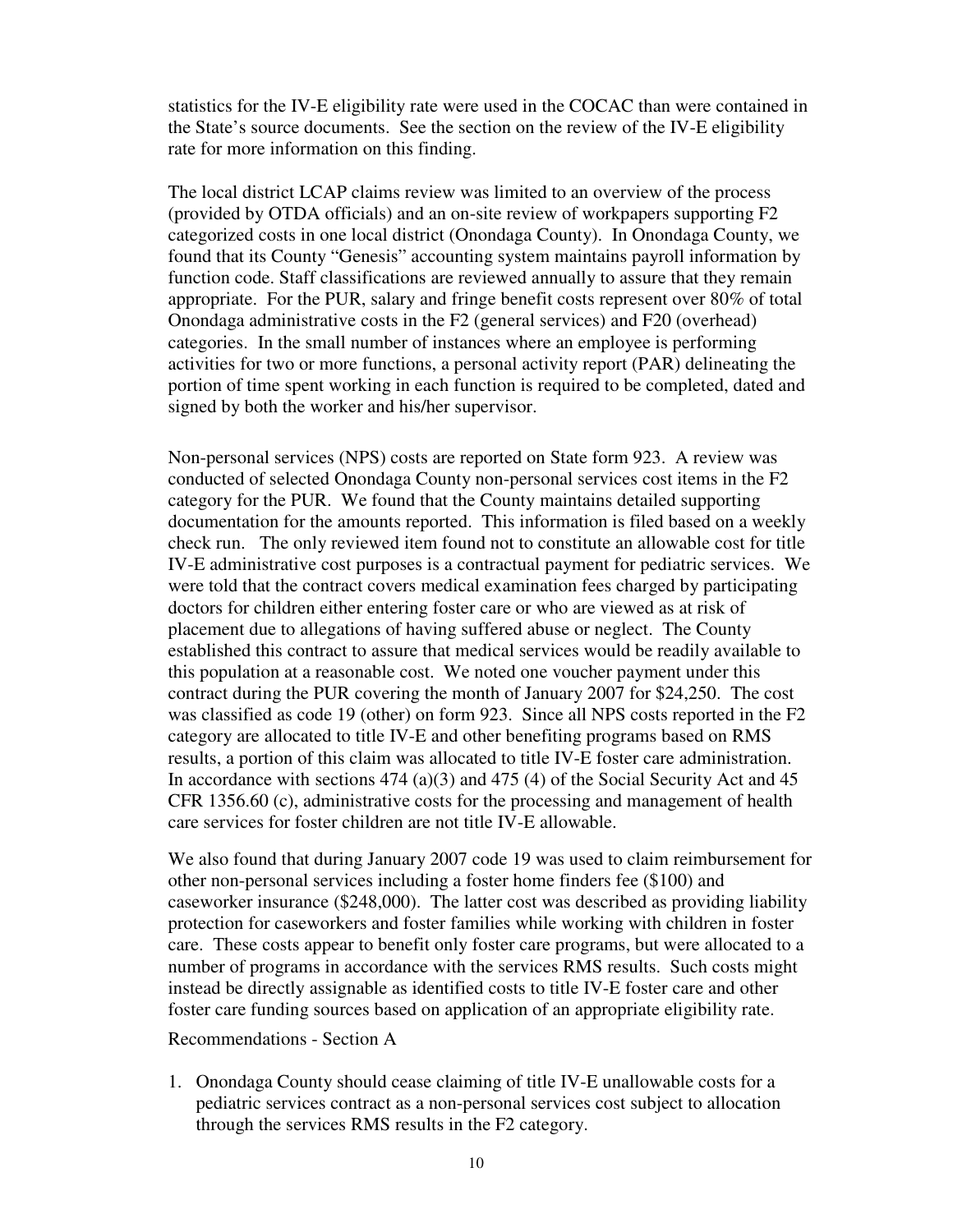- 2. The State should consider providing further guidance to local districts regarding the appropriate use of code 19 (other) on form 923.
- 3. Onondaga County should consider, with appropriate State agency concurrence, classifying as identified costs those non-salary F2 category costs that directly benefit a particular program.
- B. Conduct and Application of Results From Worker Time Studies

#### State Processes Reviewed

In New York, the largest time study utilized for title IV-E cost allocation purposes in terms of workers and costs involved is the services random moment study (RMS) conducted of local district caseworkers. These caseworkers perform services for a variety of Federal and State funded child welfare and other social services programs.

In accordance with the approved PACAP, the OCFS conducts two separate quarterly RMS'. One RMS is conducted for New York City (NYC) and a second RMS is undertaken for caseworkers in the eight largest local districts outside of NYC. Each RMS observation is obtained through a telephone call made by a worker in the State's RMS unit to a randomly selected caseworker. The results of the RMS' are coded on individual observation forms and through use of a matrix the percentage of activity benefiting each covered program is identified and used for purposes of allocating certain administrative costs on a one quarter lag basis (i.e. RMS results for the previous quarter are used to allocate current quarter costs). The NYC RMS results are applied to all general services and allocated overhead costs incurred in that local district. The results of the second RMS are applied to the same categories of cost incurred by all local districts except for NYC. This is referred to as the "upstate" RMS. Combined NYC and Upstate RMS results are also used to allocate certain significant categories of State agency costs through the COCAC, The integrity of the RMS process is thus critical to the validity of the cost allocation process. Small changes in RMS results can have a significant impact on the allocation of administrative costs.

Our review of the RMS process included interviews with State management officials to establish procedures used to operate the time study and develop allocation percentages through application of the results utilizing a matrix. We also interviewed and observed RMS unit workers responsible for obtaining and recording RMS observations and several caseworkers in one local district (Onondaga County) who are subject to participation in the RMS.

#### Findings

The importance of the integrity and accuracy of the services RMS process in New York State cannot be overemphasized. These RMS results are applied to almost all local district and the majority of State agency administrative costs subject to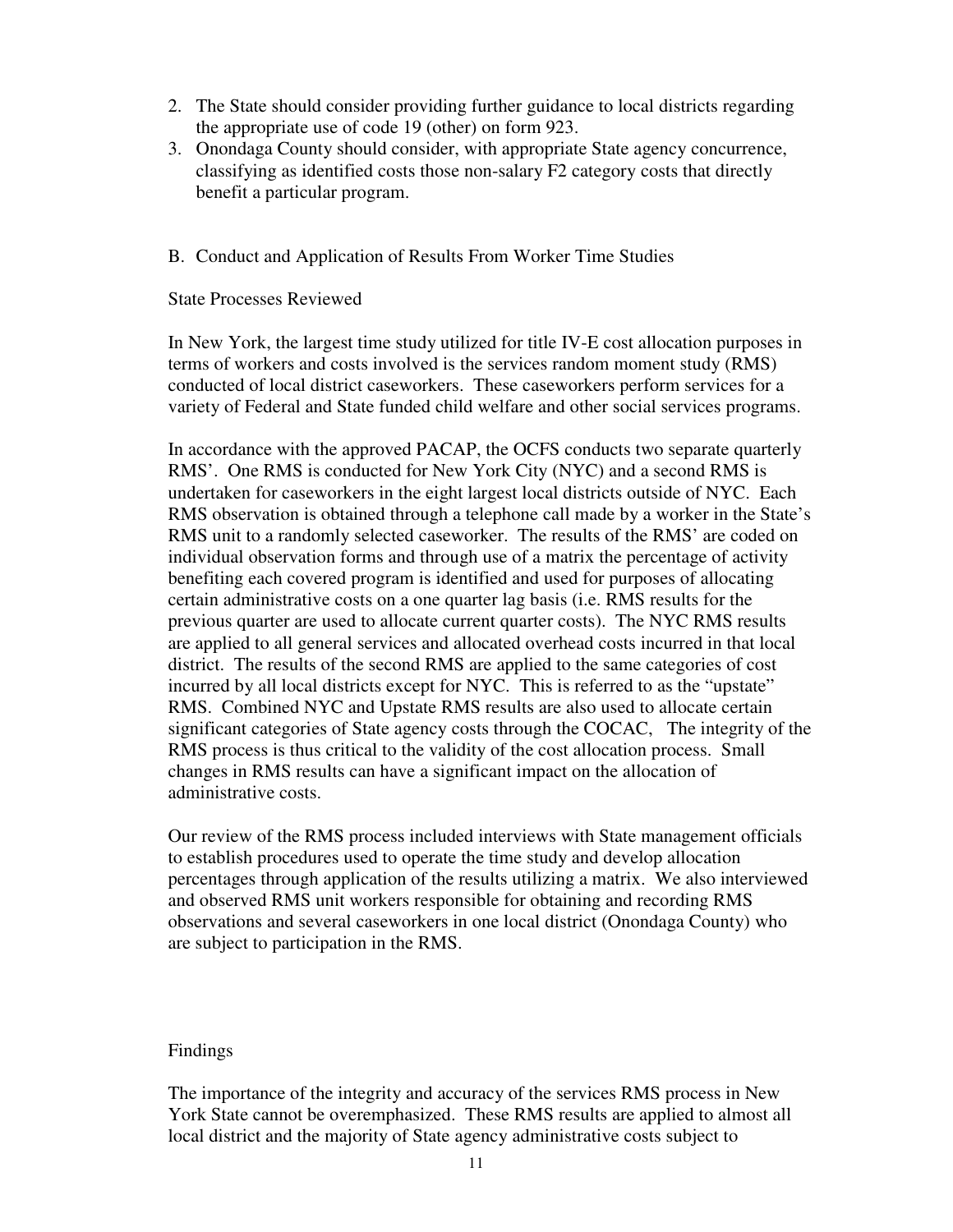allocation to title IV-E. We found that the RMS process is conducted by OCFS in a highly professional and well documented manner. An electronic roster of all F2 classified caseworker names and office phone numbers (along with supervisor information) subject to polling through the RMS is maintained and updated on a monthly basis. Prior to the beginning of each month, a random selection program is run to identify a sufficient number of individual observation moments to more than satisfy the required quarterly sample size for each RMS. This information is used to create a daily call log. For each RMS, approximately 2,500 quarterly observations are scheduled with the goal of obtaining a minimum of 1,550 valid (case work related activity) observations. It should be noted that the approved PACAP (Fiscal Reference Manual) sets a target of 3,000 RMS observations with a minimum result of 1,650 valid observations. The actual valid RMS results for the PUR (10-12/06 observation quarter) were 1,781 – Upstate and 1,599 – NYC.

A list of scheduled RMS observations is provided for each RMS worker with a six minute interval between scheduled calls. Calls seeking RMS observations are made on 19.5 workdays per month during the hours of 9 AM through 4 PM with the exception of the noon lunch hour. The NYC and Upstate RMS' are conducted on a parallel basis. Efforts are made not to schedule RMS calls on days surrounding a major holiday.

The State has recently developed an Oracle based automated version of the RMS scheduling process and observation form. This system permits RMS workers to view their workload and record information directly through a personal computer. The information is also immediately available to the RMS unit supervisor and for purposes of developing required cost allocation and management reports. Furthermore, the automated system facilitates location of caseworkers who may have moved to a different unit or been assigned a new phone number.

The procedures utilized by the State agency facilitate the making of RMS calls at the precise moment to be observed. Unfortunately, practice has demonstrated that a substantial percentage of these calls (in excess of two-thirds) result in either the worker not being at his/her desk or busy on another call. In these instances, a voice mail message is left (where possible) identifying that the RMS unit called for an observation at a specified moment and that a return call should be made to the unit as soon as possible. Observation information can also be taken from the caseworker's supervisor or unit coordinator if that person can specify what the worker was doing at the selected moment. When an observation cannot be obtained on the initial call, the RMS unit initiates call backs (at least three attempts are made over a three day period) rather than waiting for the caseworker to return the call. The approved PACAP provides for a three day call back period as well as seeking the information from the worker's supervisor. We were told that in practice, it is often difficult to contact workers since they spend much of their time in the field either traveling or with clients. Only a small percentage of workers actually return RMS calls, but when finally contacted they usually indicate an ability to account for the activity performed during the observation moment. If a worker can recall, observations are sometimes accepted a week or more after the scheduled time but not beyond the end of the observation month.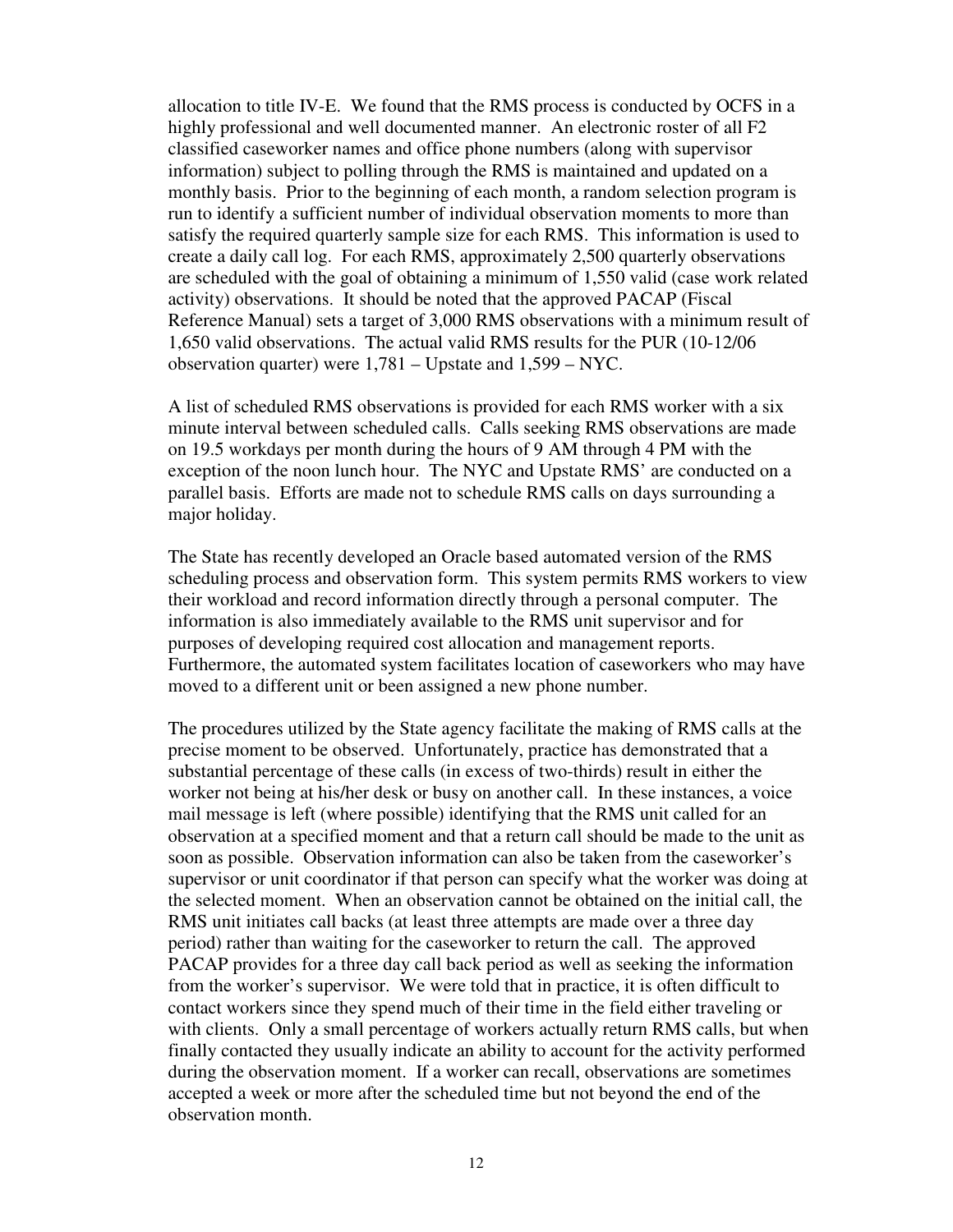The RMS unit workers interviewed indicated that they have received sufficient training in performing their job and have ongoing access to a policy and procedures manual as well as a supervisor to address questions that may arise. The six minute interval provided between calls was noted as more than sufficient to record needed information. A list of the persons to be called is provided to each RMS observer in the morning for that day only. It is possible, however, to identify (through the Oracle system) for any given caseworker whether or not additional RMS observations have been scheduled for other times in the month. If requested, this information is sometimes shared with a particular caseworker. It was also noted that particular difficulty exists in contacting certain caseworkers in NYC and that some caseworkers subject to either the NYC or the Upstate RMS are either not very cooperative or have expressed frustration at the frequency of calls received (up to three times per week). An e-mail message is also sent if the selected caseworker cannot be reached by phone.

When an RMS observation is taken, the observer asks the caseworker whether at the specified moment he/she was working on a particular case. If so, the case name and number and the child's DOB is sought. The observer also asks what activity is being performed and discerns the activity type by asking appropriate questions. The primary client category is derived through use of another automated system (WMS) based on the case information provided by the worker. The available activity and activity type codes are contained on a drop down menu on a screen in front of the RMS observer. These codes are not known by the caseworker. Code selection is based on the information provided which is repeated to the caseworker to assure its accuracy prior to recordation on the electronic RMS form. This form also has a location to add comments that might help explain the nature of the activity performed.

During the four caseworker interviews conducted in Onondaga County a few common points were observed about the RMS process. The interviewees indicated that they had not received any training regarding the purpose or the processes used in the RMS. In most cases, their first information about the RMS came upon receiving an observation call from the State RMS observer. They noted that RMS observers have been courteous, professional and specific regarding the information sought. An impression has developed among some caseworkers that the RMS purpose is part of an effort to monitor the performance of work rather than as a tool for cost allocation and claiming purposes. Although each interviewee stated an ability to recall the activity performed at an earlier time through their memory or calendar system, the importance of identifying activity for a specific minute as opposed to a half-hour block of time did not appear to be understood. Several interviewees indicated that they are informed by the RMS observer of either the next date or day and time for a scheduled RMS observation. There was also a concern expressed that far too many RMS calls are received. Each interviewee indicated receipt of more than ten such calls in the recent past.

In accordance with PACAP guidelines (see 2 CFR 225 Appendix B 8h(6)(a)(iii) and OMB Circular A-87 Implementation Guide ASMB C-10, Attachment B, paragraph  $11.h(5)(c)$ , an allocation methodology must employ contemporaneous statistics in the allocation of costs. The approved New York State PACAP provision to utilize a onequarter lag between RMS and caseload statistics and the costs to which the statistics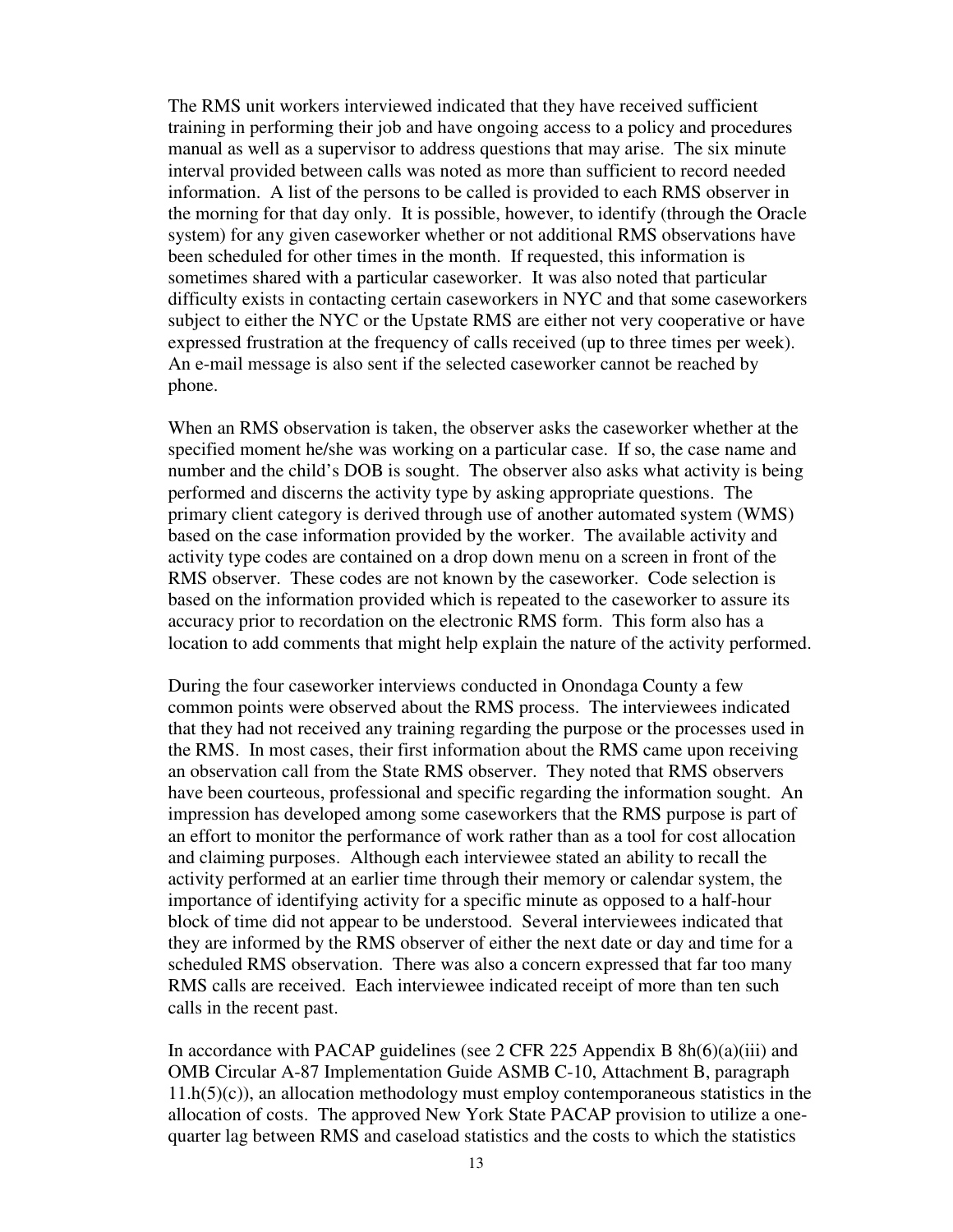are applied is not in conformance with this provision. The State has deemed the onequarter lag as necessary since local districts submit claims to the State on a monthly basis (within 30 days of the close of the month) through an RF2A claiming package and must have quarterly RMS statistics available to determine appropriate Federal, State and local shares at the close of each month. For example, local district claims for October must be submitted to the State by November 30th. It would thus not be possible to establish or make available the appropriate October – December quarterly RMS result statistics prior to the due date for local district claims for the first month of the calendar quarter. The State has also indicated that some time is needed to assemble and verify the RMS results prior to publication.

The State utilizes a matrix to specify how RMS observations are applied in calculating cost allocation statistics. The RMS matrix consists of a listing of applicable activity types and specific possible case activity codes identified by the primary client category for each case served by staff included in the general services cost pool. For each possible scenario, a benefiting program (or intermediate allocation pool) is identified to which that RMS observation will be assigned. Program allocation percentages are derived by dividing the number of RMS observations assigned through the matrix to a particular program (after application of required intermediate allocation steps for certain observations) by the total number of valid (case work related) RMS observations obtained during the quarter. The RMS matrix thus serves as a roadmap to direct the assignment of particular RMS observations to benefiting programs.

The RMS for Service Programs matrix is contained in Volume 3 (Vol. 4 for NYC), Chapter 23 of the Fiscal Reference Manual (LCAP). We found that the version of this document (October 10, 2006) presented to us differed somewhat from the codes and matrix utilized by the OCFS RMS unit to develop PUR quarterly program allocation percentages. We were told that changes were made to improve the operation of the matrix and to reflect changes required by the Deficit Reduction Act of 2005 and that these changes have been submitted to the Division of Cost Allocation (DCA) as proposed PACAP amendments. It is critical that the allocation matrix actually used in the development of quarterly claims be published as part of the State's LCAP.

Our review of the RMS matrix used by OCFS identified that several new codes have been added (compared to the LCAP version) to identify children in foster care who are not residing in a title IV-E eligible setting as well as codes to reflect a new TANF related "Below 200%" program. A new code was also added for "intake". For the most part, the matrix appears to assign RMS observations to title IV-E foster care administration subcategories (pre-placement and in-placement) on a reasonable and consistent basis factoring in the nature of the activity, the type of case and the client's eligibility status. We do, however, question several specific code assignments. Specific questioned codes are as follows:

-Primary Client Code 100 identifies a child that is in foster care and on whose behalf a IV-E eligibility determination has not yet been completed. The RMS matrix assigns a number of these observations to title IV-E foster care. Such an assignment is inappropriate since information is not available on program eligibility. An alternative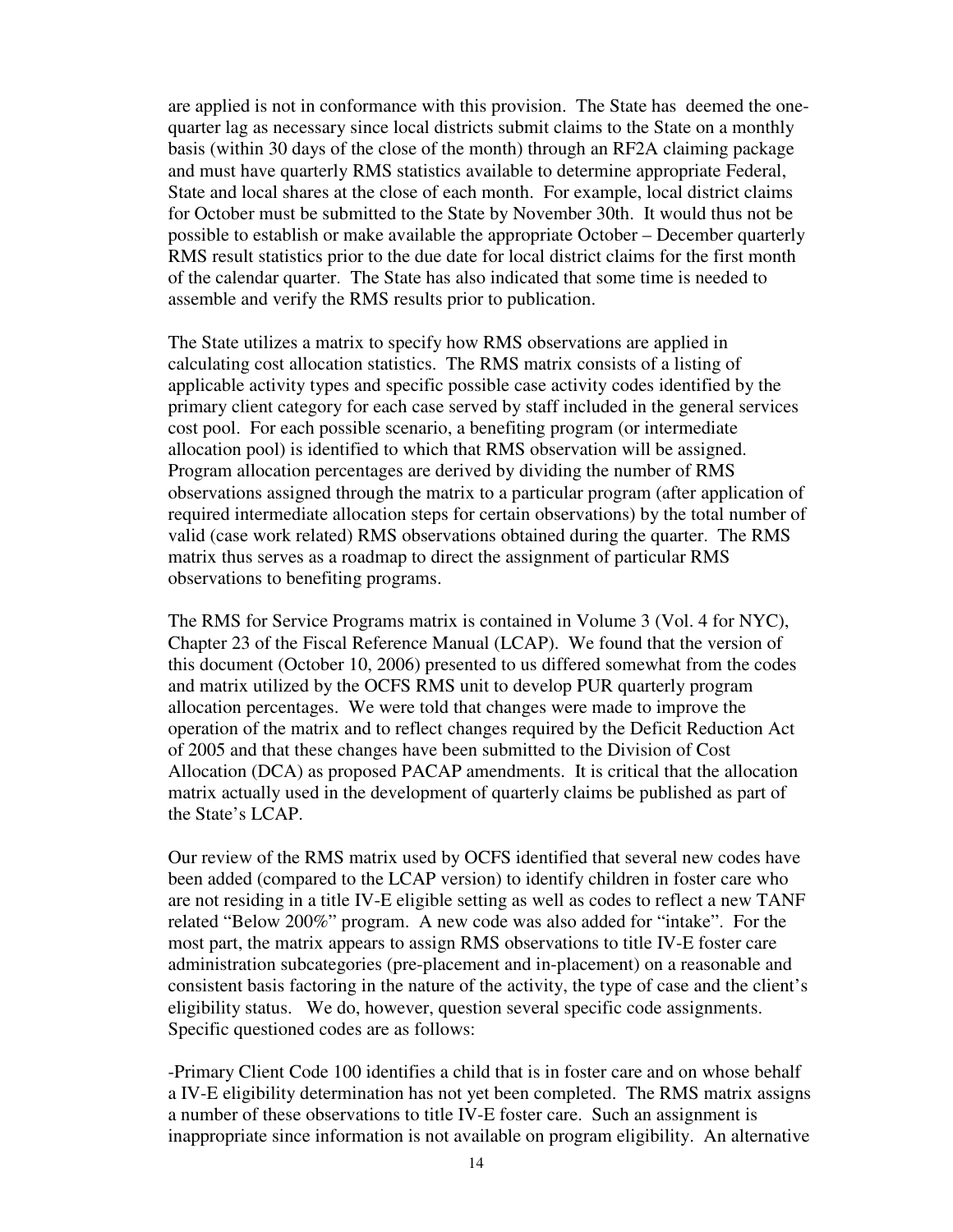whereby such observations are placed in an intermediary pool to be assigned based on the eligibility rate for existing foster care cases is also not appropriate to the extent that the activities being performed relate to foster care rather than pre-placement administration. Title IV-E policy (see CWPM, Section  $8.1C(3\&7)$ ) permits the use of an eligibility rate as a proxy for individual eligibility determinations for foster care candidate cases. No such provision is applicable to eligibility determinations with respect to foster care cases. If the State chooses to identify individual client eligibility through an RMS process, it must treat those cases where IV-E eligibility has yet to be reviewed as non-IV-E eligible cases. To the extent that documentation available at a later date establishes that IV-E eligibility exists retroactive to the RMS observation moment, the State may choose to reclassify a Code 100 observation as Code 101 (Foster Care – IV-E). We note that for Activity 425 (fair hearings and appeals) under Activity Type 702 (protective – post determination) the RMS matrix assigns a Primary Client Code 100 observation to the title XX program while for Activity Code 703 (preventive –mandated) the same observation is assigned to the IV-E preventive program. These assignments appear to be inconsistent and should be reviewed in the context of our findings with respect to Code 100.

-Primary Client Code 107 identifies a child that is in foster care and has been determined as title IV-E categorically eligible but is placed in a detention setting. This code, for a variety of administrative activities and activity types, is assigned as chargeable to title IV-E. In accordance with title IV-E policy delineated in the Child Welfare Policy Manual (CWPM) Section 8.1D, Question 7, administrative costs may not be claimed for IV-E reimbursement where a child is placed in a facility outside the scope of foster care such as in a detention facility.

-Primary Client Codes 132-135 (protective) for Activity Types 700-703 & 708-709 (protective and preventive services) under Activity Code 411 (placement of child) are assigned to IV-E Foster Care. The placement of a child is a IV-E allowable activity for candidate cases. These observations, however, should be assigned to an intermediary pool whereby the eligibility rate is applied to identify the proportion assignable to title IV-E rather than directly assigned to title IV-E. It is our understanding that the State may be performing this step even though it is not identified in the matrix.

Our review also included an analysis of a time reporting system used to allocate costs in the OCFS COCAP Audit & Quality Control allocation account. We found that the system used to establish work activity performed is well documented and provides for a reasonable allocation of costs to benefiting programs. We also received overview briefings regarding time studies used for allocating administrative costs incurred in the OCFS Division of Rehabilitative Services and in local district contracted voluntary agencies. We did not conduct detailed reviews of these time studies. We were also informed that there are currently no individuals in OCFS subject to completing semi-annual certification statements based on direct assignment to the title IV-E program. In our review of supporting documentation in Onondaga County, we did note that personal activity reports were completed during a sample reviewed month (January 2007) by several individuals in the fair hearings unit to establish the portion of their time spent benefiting the F2 category versus other functions. These forms were appropriately completed and signed.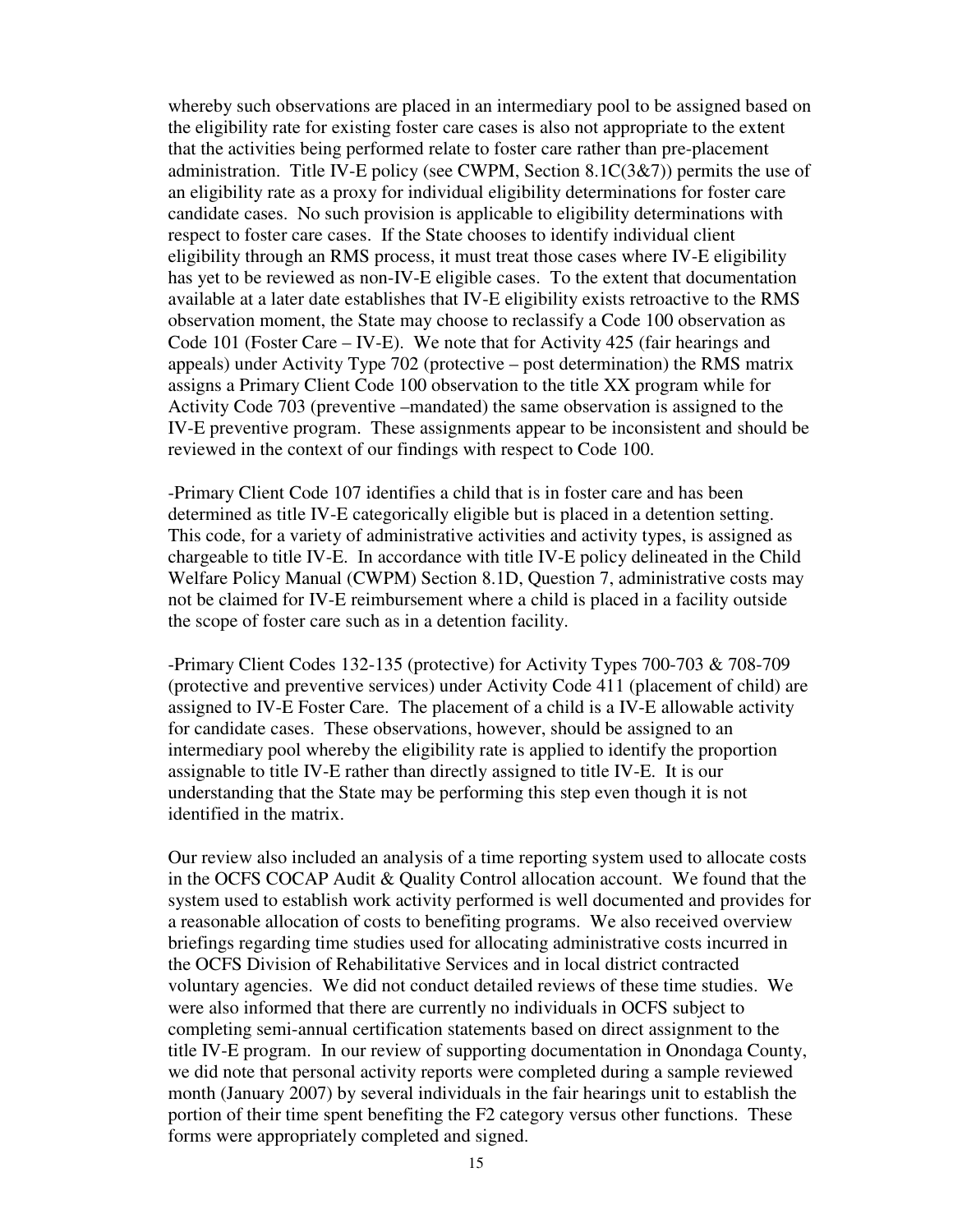### Recommendations - Section B

- 1. The State agency should consider revising the scope of the Upstate RMS to include all local districts outside of NYC. Recent initiatives resulting in the observed efficiency of the RMS recording process afforded through the Oracle based automated system and the enhanced caseworker data base made available through the CONNECTIONS automated system make such an approach more feasible. Such a PACAP amendment would provide for a more complete picture of worker activity in the local districts incurring the costs which are subject to allocation based on RMS results. It would also reduce the average number of times per quarter that individual workers are subject to polling while likely not requiring a substantial change in the number of total quarterly observations.
- 2. It is expected that the State will increase the number of valid observations to meet the 1,650 per RMS minimum quarterly number stated in the approved PACAP. Suggested ways of accomplishing this might include modifying procedures with respect to the call days/hours to capture additional activity or use of office assigned cell phones or laptop computers as alternative forms of caseworker contact. Another possibility is to determine the feasibility of identifying those caseworkers on extended scheduled leave through CONNECTIONS or another database to avoid their inclusion in the pool of workers subject to RMS sampling.
- 3. A clearer operational policy with respect to the RMS observation call-back period should be established. Specifically, the three day limit identified in the PACAP should be strictly enforced to assure the integrity of the observations,
- 4. All RMS callers should be instructed to not divulge information regarding the schedule for future RMS calls to individual caseworkers.
- 5. The State agency RMS unit should hold training sessions for new caseworkers and periodic sessions for other workers to explain the purpose and operation of the RMS process. Such an effort will likely improve the level of worker responsiveness to the RMS and reduce the burden of numerous call back attempts.
- 6. The State should amend its PACAP to provide for a subsequent adjustment to actual for costs allocated through use of lag period (onequarter) RMS results and caseload statistics. Such a process would work as in the following example: RMS observation results and caseload statistics for the period July – September would be collected and consolidated into quarterly results. Local district preliminary claims for this period would initially be calculated using April – June data. Revised claims would be calculated in the following quarter using now available statistics for the same quarter in which the costs were incurred. Appropriate adjustment claims would then be filed through the applicable reporting form for each program.
- 7. The RMS matrix actually used to develop the quarterly allocation percentages should be incorporated into the published FRM.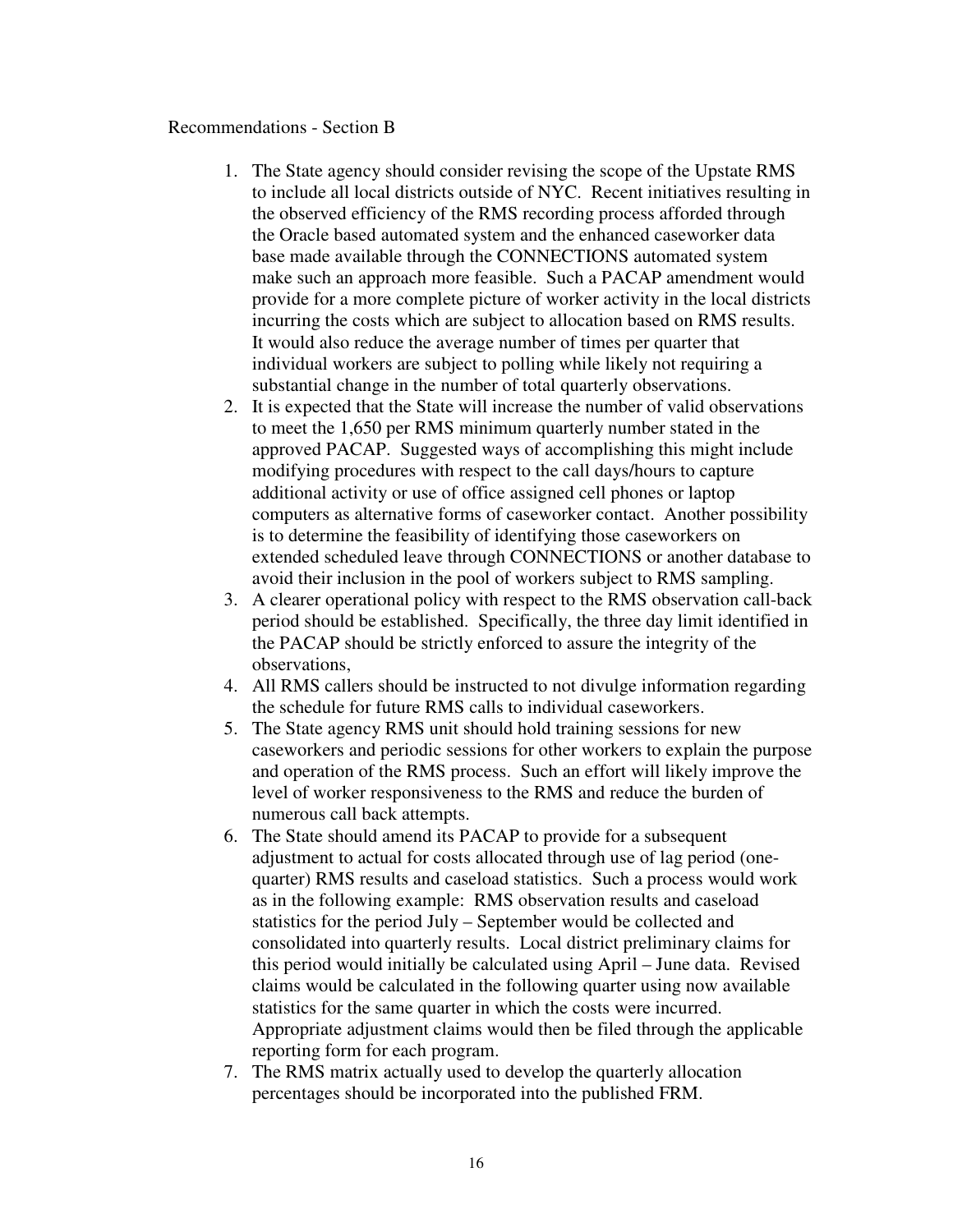- 8. The State should submit a PACAP amendment to change the assignment of Primary Client Activity Codes 100, 107 and 132-135 in accordance with the findings in this report.
- C. Use of Eligibility Rates in the Allocation of Certain Administrative Costs

## State Processes Reviewed

The eligibility rate is a calculation performed to determine what proportion of a given caseload is eligible for a specific program. This is sometimes also referred to as the saturation or penetration rate. For title IV-E foster care purposes, the eligibility rate is important since states sometimes incur common costs in administering a foster care program for which the allocation method chosen in the PACAP is the rate of eligibility within the population served. The ACR assesses both the calculation and the application of eligibility rates used in the cost allocation process.

## Findings

State officials provided a description of the process used to calculate the rate of title IV-E eligibility within the foster care caseload and how it is applied in the cost allocation process. The source information for the eligibility rate calculation is the Monthly Summary of Characteristics of Children in Foster Care - CCRS (Child Care Review Service) generated report. The WMS (Welfare Management System) feeds each child's eligibility category entered by local districts into the CCRS report. Any child in foster care on whose behalf an eligibility determination has not yet been completed is counted as in a category labeled "Other". This category is not included as part of the title IV-E total. The State uses the child counts as of the first day of the month on each report in each category and develops a quarterly average based on the information in the three reports. A separate eligibility rate calculation is made for New York City and all other (Upstate) local districts.

The calculation data is prepared in the OCFS RMS unit. The numerator in the IV-E eligibility rate calculation consists of children for whom title IV-E foster care maintenance payments are being paid and any additional children in foster care determined to be SSI eligible. The denominator includes all children in foster care regardless of the source of payment. Eligibility rates are also calculated for EAF (TANF) and federally non-participating (MA and Other) categories. State officials could not identify any specific place within the LCAP or COCAP containing a description of this calculation process. We note, however, that the calculation process described and the supporting documentation maintained are in conformance with applicable Federal policies.

The calculated eligibility rates are applied to intermediate RMS observation pools labeled "IV-E Protective" and "IV-E Preventive" to determine the proportionate program assignment of these observations consisting of IV-E allowable type administration on behalf of children determined to be candidates for foster care. The eligibility rates are also used to allocate RMS observations involving activity for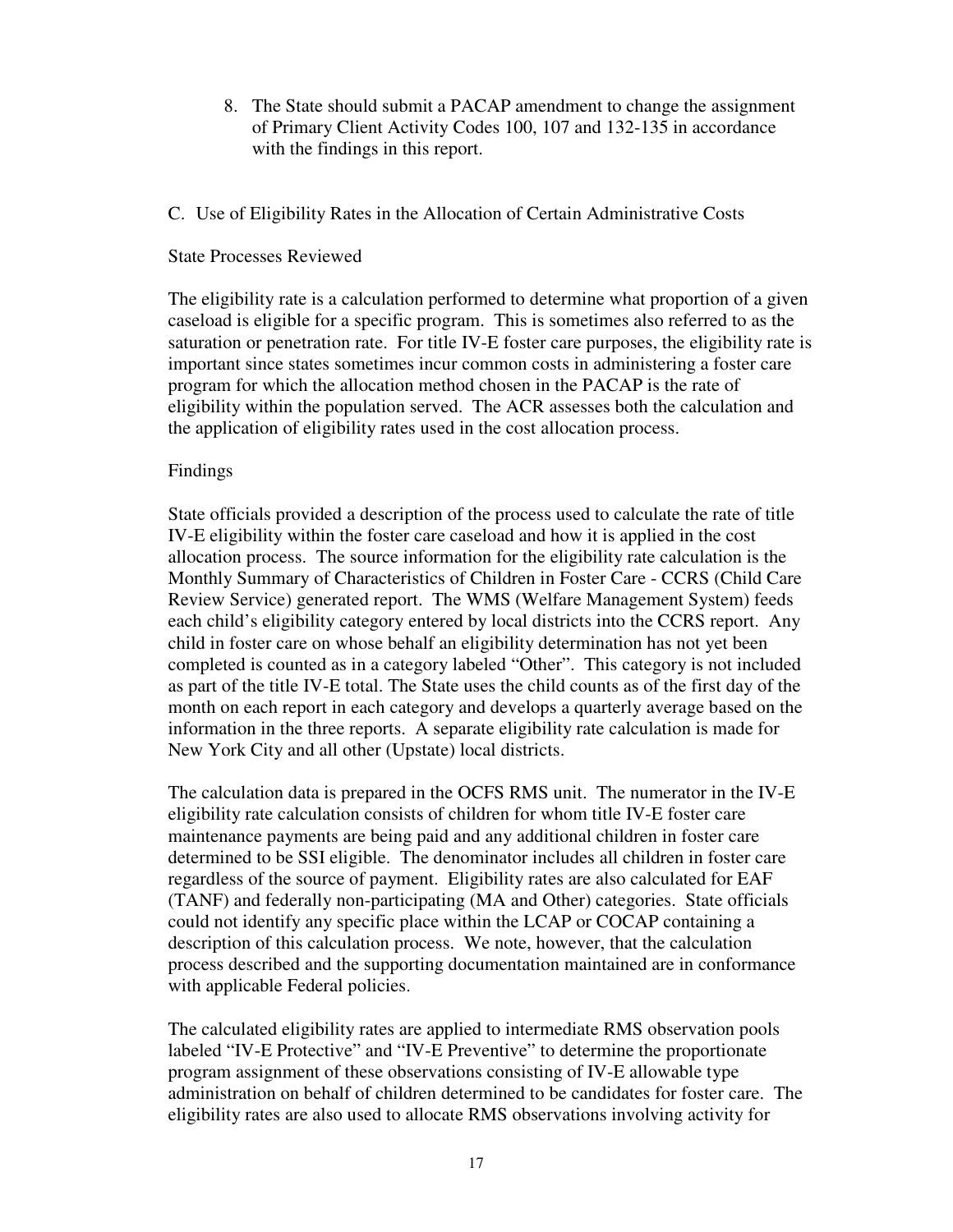foster home recruitment or licensing not specifically associated with an individual case.

In the COCAP, eligibility rates are used as part of the allocation methodology for several allocation accounts. Our review identified questions with respect to the applied IV-E eligibility rate in two COCAP allocation accounts. In OTDA account A668 (BICS Operations), we found that the allocation to benefiting programs is based on the number of BICS issuances for the quarter. The intermediary category of "Child Care" is split between IV-E/non-IV-E foster care based on the eligibility rate. For the PUR (January – March 2007), a IV-E foster care eligibility rate of 85.88% was utilized (see p. 136 OTDA COCAC). We also note that three Independent Living categories are treated as components of IV-E foster care. This eligibility rate calculation method is not in conformance with the method described by the State for use in further allocating RMS observations and is not described in the PACAP. Furthermore, it does not appear to appropriately reflect the benefits received by title IV-E foster care.

Another COCAP account which utilizes eligibility rates in the allocation process is account OCFS FNA (ASFA Cards Unit). We noted that for the PUR a higher IV-E foster care percentage appears to have been used than was identified through the CCRS Characteristics report.

Recommendations - Section C

- 1. The State should include a detailed description of the calculation procedure, source data and application of eligibility rates used in the cost allocation process in the appropriate locations within the PACAP.
- 2. The State should consider using the CCRS child eligibility data as of the last day of the month rather than the first day to assure appropriate consideration of any cases where eligibility was determined late in the month.
- 3. Appropriate steps should be taken by the State to assure that the proper eligibility rate, where applicable, is consistently applied in the allocation of local district as well as State agency costs.
- D. Documentation of Pre-Placement Foster Care Candidacy Status

State Processes Reviewed

While title IV-E foster care administration is largely associated with children on whose behalf a title IV-E foster care maintenance payment is being made, there are circumstances where certain administrative costs incurred prior to a child's placement may be title IV-E allowable. These situations arise when a State has either determined that the child is at imminent risk of removal from the home and reasonable efforts are being made to prevent removal, or if necessary, to pursue removal from the home. A State must document that it has determined that a child is a candidate for foster care pursuant to one of three acceptable methods: a case plan that identifies foster care as the goal absent preventative services; an eligibility form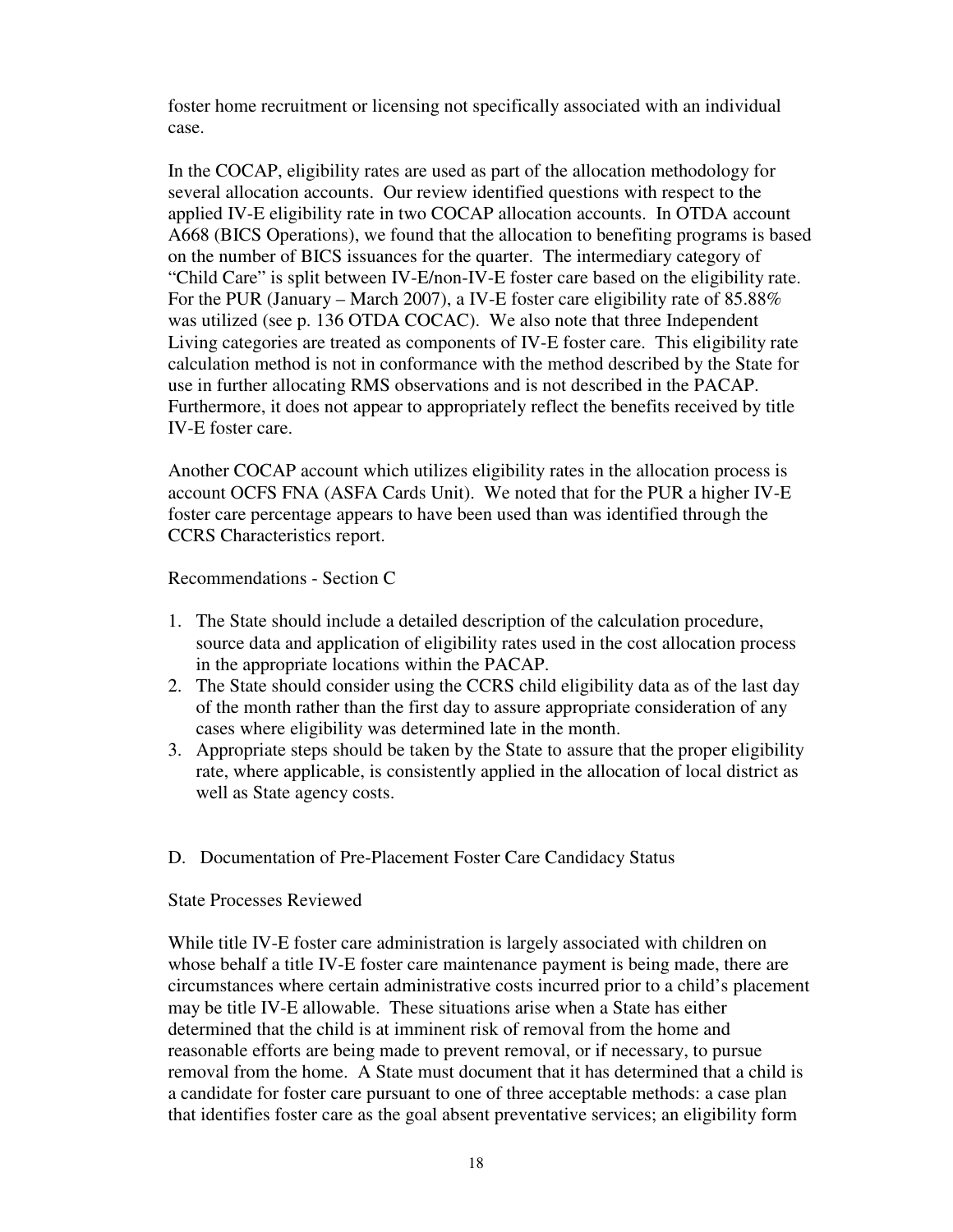used to document the child's eligibility for title IV-E; or evidence of court proceedings related to the child's removal from the home.

The ACR includes an analysis of the State's processes for determining those children considered as candidates for foster care and how, in practice, such determinations and any required redeterminations are documented. This information is obtained from a review of materials provided by the State, interviews with State officials and from a review of a random sample of candidate cases. The case sample is derived from the universe of time study (or other method used to identify pre-placement activity) results involving administrative activity performed on behalf of candidate cases during the PUR which is allocated at least in part to title IV-E. For purposes of the New York review we chose to randomly select a total of twenty-five cases (plus an over sample of ten to account for possible inappropriately chosen cases) from the title IV-E protective and title IV-E preventive observation results obtained through the two RMS' (Upstate and NYC) conducted during the PUR. The case selection process was weighted to assure an appropriate sample for each RMS.

### Findings

State officials explained that New York pioneered efforts to serve children at risk of removal through its Child Welfare Reform Act of 1979. The State has established regulations mandating provision of preventive services by local districts when a child would otherwise be "at risk of placement" in foster care. There are also provisions for non-mandated preventive services in those cases where children are determined to be at a lower level of risk for foster care placement, but whose families need services. The State regulations establish what needs to be included in the initial assessment and the frequency and expectations for reassessments for preventive services cases. The initial re-assessment is due thirty days after the case opening. A further assessment is required at ninety days and thereafter an assessment must be completed every six months until the case is closed.

New York State defines a foster care candidate as any child on whose behalf an open mandated preventive services case exists. A mandated preventive services case does not impose a time limit for provision of needed services, but each case must be reassessed at intervals no longer than six months apart. Provision of mandated preventive services can continue when a child enters foster care to assist in reunification efforts or commence when a child is discharged from foster care to reduce the possibility that re-placement will occur. It should be noted that title IV-E policy (see CWPM, Section 8.1D (3&7)) provides that a child removed from his/her home or in foster care cannot be considered as a candidate.

The New York State PACAP identifies the extent of local district title IV-E preplacement administration through the services RMS process contained in the LCAP. The RMS matrix provides that where the primary client category is either protective or preventive services and an open mandated preventive services case exists the activity observed may be subject to treatment as on behalf of a foster care candidate. The matrix only designates such observations as subject to allocation to title IV-E where the activity performed is one of those that are allowable as title IV-E administration per Federal regulations at  $45$  CFR  $1356.60(c)(2)$ . Additional guidance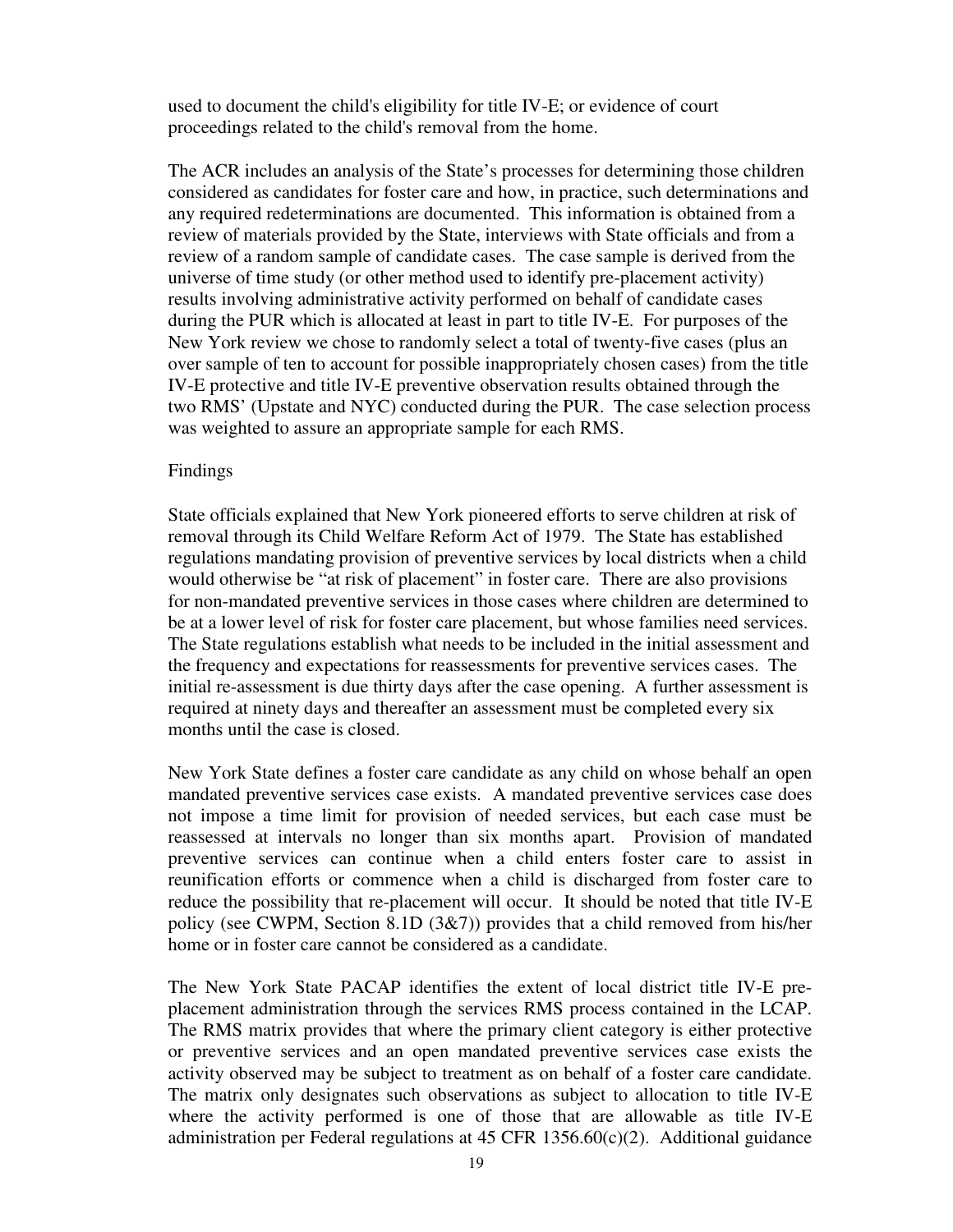on title IV-E allowable administrative activities on behalf of candidate cases is provided in the CWPM, Section 8.1B(1&10). These RMS observations on behalf of candidates are further allocated to title IV-E and other programs based on application of the eligibility rate for children currently in foster care.

State officials indicated that foster care candidacy status, for title IV-E claiming purposes, is documented by New York through the case plan method. The Family Assessment Service Plan (FASP) is the primary document used to address case actions and determinations. There may, however, be other information such as progress notes in a case plan that serves to document the child's candidacy status.

The title IV-E requirements for case plans developed pursuant to section  $471(a)(16)$ of the Social Security Act are set forth in regulation at 45 CFR 1356.21(g). The provisions at 45 CFR  $1356.21(g)$  are, therefore, to the extent that they are applicable to pre-placement, controlling with respect to case plans used to document candidacy for foster care. Specifically, the provisions at  $45$  CFR  $1356.21(g)(1)$  and  $(4)$  apply. The case plan used to document a child's candidacy for foster care must be a written document that is developed jointly with the parent(s) or guardian of the child and include a description of the services offered and provided to prevent removal of the child from the home. In addition, the State must document, in said plan, a determination that the child is at imminent risk of removal and placement into foster care and that the goal for the child is foster care if the services described in the plan are not effective. The State may claim administrative costs in the month that it determines and documents a child is a candidate for foster care consistent with section  $472(i)(2)$  of the Act.

We also conducted an interview with a Preventive Services Unit supervisor in the Onondaga County Department of Social Services to obtain a local district perspective on how foster care candidacy is determined. This official explained that the overwhelming majority of Onondaga's preventive services cases are opened based on a child abuse or neglect allegation and a protective services investigation. The protective services unit provides a recommendation with respect to the need for preventive services, but the actual determination on whether and to what degree these services are needed is made within the preventive services unit. Almost all preventive services cases are opened as mandated cases. There is very limited use of non-mandated preventive services as an initial case type and little or no reclassification of cases from mandated to non-mandated preventive status.

We were told that in the past few years a concerted effort has been made in Onondaga County to assess the existing preventive services caseload to assure that appropriate services are delivered timely and that those cases do not languish or remain open longer than necessary. The result of this effort has been an ability to better utilize resources to target those cases in need of the most intensive services and close cases that no longer exhibit risk factors. It was found that although in most cases valuable services were being provided to the family, some cases had remained open as mandated preventive for a number of years without a clear plan for how or when a decision would either be made to remove the child(ren) or determine that the delivery of services was no longer needed.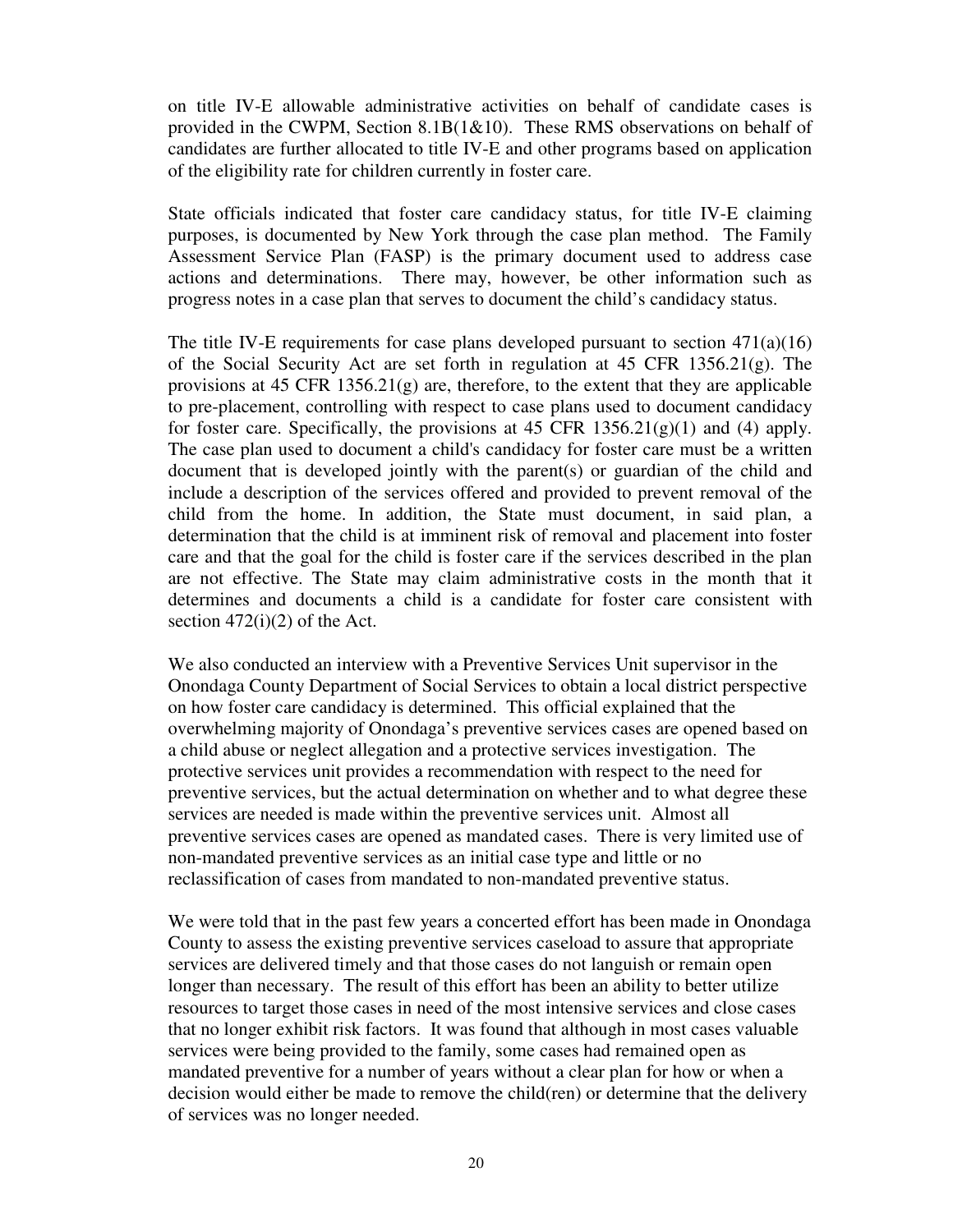Currently, Onondaga County classifies its mandated preventive cases as either indirect or direct based on the seriousness of the risk to the child in accordance with the Risk Assessment Protocol. Indirect cases are those cases found to have low to moderate risk and are generally serviced by contracted agency staff under the supervision of County staff. Direct cases are those deemed as at high risk and are serviced by County staff. A case can be escalated from indirect to direct if the circumstances so merit.

Our analysis of twenty-five randomly selected candidate cases consisted of reviewing the case record material provided by the State and recording relevant information on a case assessment instrument. The State chose to provide segments of the case record through its automated system (CONNECTIONS) deemed relevant to the review criteria. We decided to drop five cases from the review (and substitute five oversample cases) because appropriate case record information was not readily available for review. It should be noted that had this not been a pilot review, we would have reviewed the cases regardless of the level of information available. For each case reviewed, we determined whether the initial determination of candidacy status (regardless of when it occurred) and the redetermination of such that covers the selected RMS observation moment were performed and that it adequately documents candidacy status.

The findings from the review of our twenty-five sampled cases case review are that in the majority of the cases (13) a case plan had been established documenting that the child was at imminent risk of removal and placement in foster care both at the point that initial candidacy was established and, if needed, at the required point of redetermination applicable to the specific RMS observation moment. In the remaining cases (12), we either could not document that these circumstances existed or found documentation to support that imminent risk did not exist at either the point of case opening (10) or for the PUR (9), or at both points (7).

The table on the following page provides a summary of the case review findings for those twelve cases found to be at least partially undocumented with respect to candidacy status.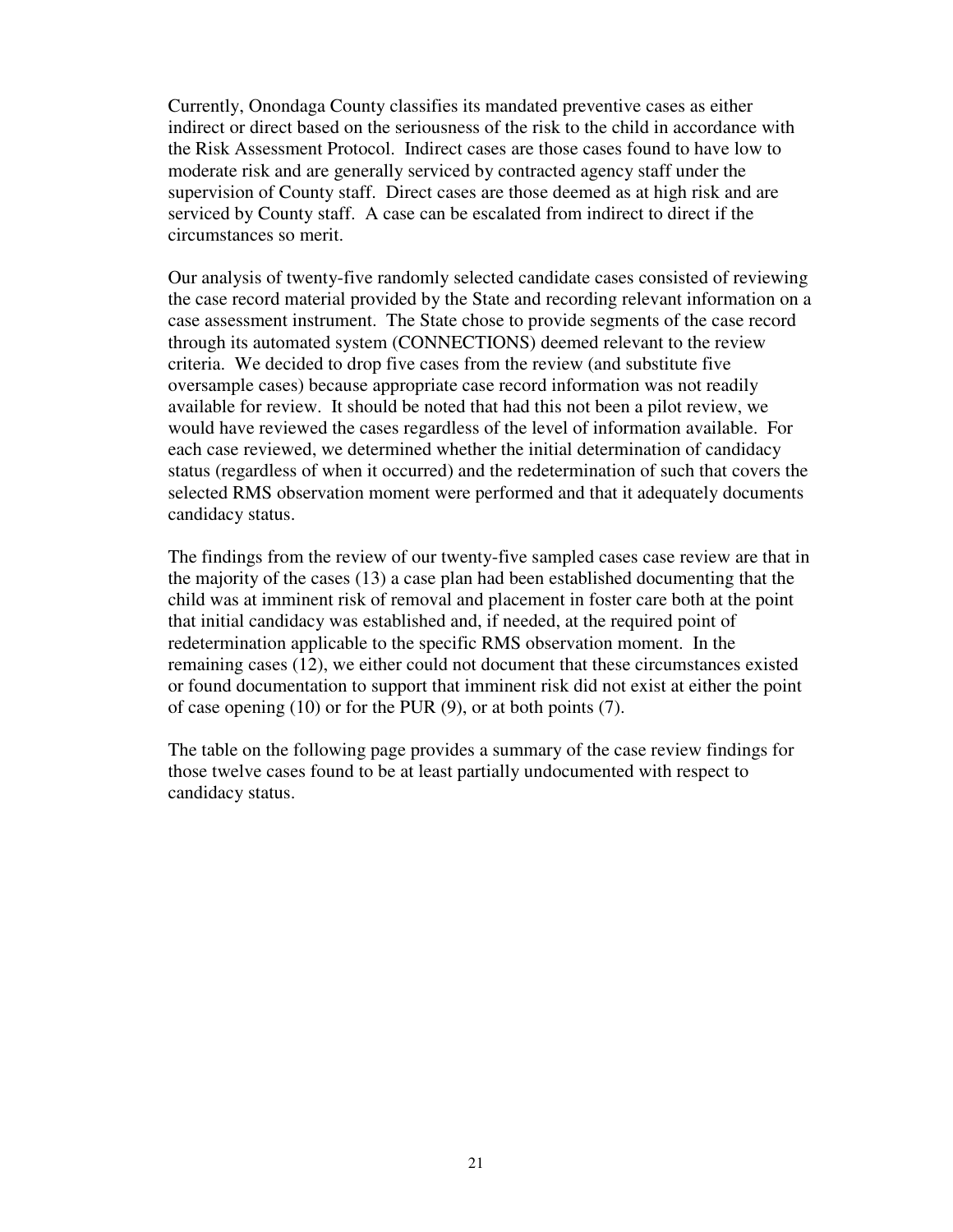| <b>Case</b><br>Count | <b>Sample</b><br>No. | <b>Candidacy Determination -</b><br><b>Initial</b>                                                                                                                 | <b>Candidacy Determination -</b><br><b>During PUR</b>                                                                                                                                                  |
|----------------------|----------------------|--------------------------------------------------------------------------------------------------------------------------------------------------------------------|--------------------------------------------------------------------------------------------------------------------------------------------------------------------------------------------------------|
| $\mathbf{1}$         | $\overline{3}$       | Undocumented - Risk of removal<br>listed as minor in FASP. Sample child<br>exhibiting school attendance issues<br>and formerly in foster care.                     | Undocumented – RMS observation of<br>02/23/07. The FASP of 04/07 indicates<br>sample child has bad friends & neighborhood<br>but does not include a statement about<br>seriousness of risk of removal. |
| $\overline{2}$       | $OS-2$               | Documented in 02/06 FASP as risk of<br>foster care due to neglect in 05/05.                                                                                        | Undocumented – RMS observation of<br>03/14/07. The case is listed as closing. No<br>risk factors cited in 02/27/07 FASP.                                                                               |
| $\overline{3}$       | $OS-5$               | Undocumented – No document citing<br>a risk of removal.                                                                                                            | Undocumented – RMS observation of<br>03/22/07. No risk factors cited in 01/16/07<br>FASP. Sample child listed as adopted.                                                                              |
| $\overline{4}$       | 10                   | Documented in 07/06 FASP as risk of<br>serious harm.                                                                                                               | Undocumented – RMS observation of<br>03/02/07. No safety factors or risk of foster<br>care cited in 03/08/07 FASP.                                                                                     |
| 5                    | 14                   | Undocumented - No initial case plan<br>provided.                                                                                                                   | Documented - RMS observation of 03/06/07.<br>Risk of harm cited in 02/07 FASP.                                                                                                                         |
| 6                    | 15                   | Undocumented - No initial case plan<br>provided.                                                                                                                   | Documented - RMS observation of 02/02/07.<br>Redetermination FASP documentation found<br>to be acceptable.                                                                                             |
| $\overline{7}$       | 16                   | Undocumented - No initial case plan<br>provided.                                                                                                                   | Undocumented – RMS observation of<br>01/10/07. FASP indicates child in foster care<br>(not a candidate) since at least 09/28/05.                                                                       |
| 8                    | 17                   | Undocumented - Initial FASP of<br>02/02/07 does not cite an imminent<br>risk of removal.                                                                           | Undocumented – RMS observation of<br>03/10/07. Child is listed as having criminal<br>charges pending and case as closing due to<br>client request in 03/23/06 FASP.                                    |
| 9                    | 20                   | Undocumented - Imminent risk of<br>removal not stated in initial FASP.<br>Sample child listed as disrespectful to<br>mother and having a pending criminal<br>case. | Undocumented - RMS observation of<br>$01/10/07$ . No finding of risk of harm or foster<br>care placement in 07/06/07 FASP.                                                                             |
| 10                   | 21                   | Undocumented – No initial case plan<br>provided.                                                                                                                   | Documented - RMS observation of 02/19/07.<br>Redetermination FASP documentation found<br>to be acceptable.                                                                                             |
| 11                   | 24                   | Undocumented – Imminent risk of<br>harm or removal not stated in initial<br>FASP. Sample child listed as having<br>inappropriate website access.                   | Undocumented - RMS observation of<br>02/13/07. No finding of risk of harm or foster<br>care placement in 02/23/07 FASP & child<br>listed as in temporary custody of father.                            |
| 12                   | 25                   | Undocumented - Child removed<br>shortly after birth $(03/06)$ & placed<br>with grandmother. Preventive services<br>given in an attempt to re-unite family.         | Undocumented - RMS observation of<br>02/16/07. Child continues to live with<br>grandmother. No risk cited in that home.                                                                                |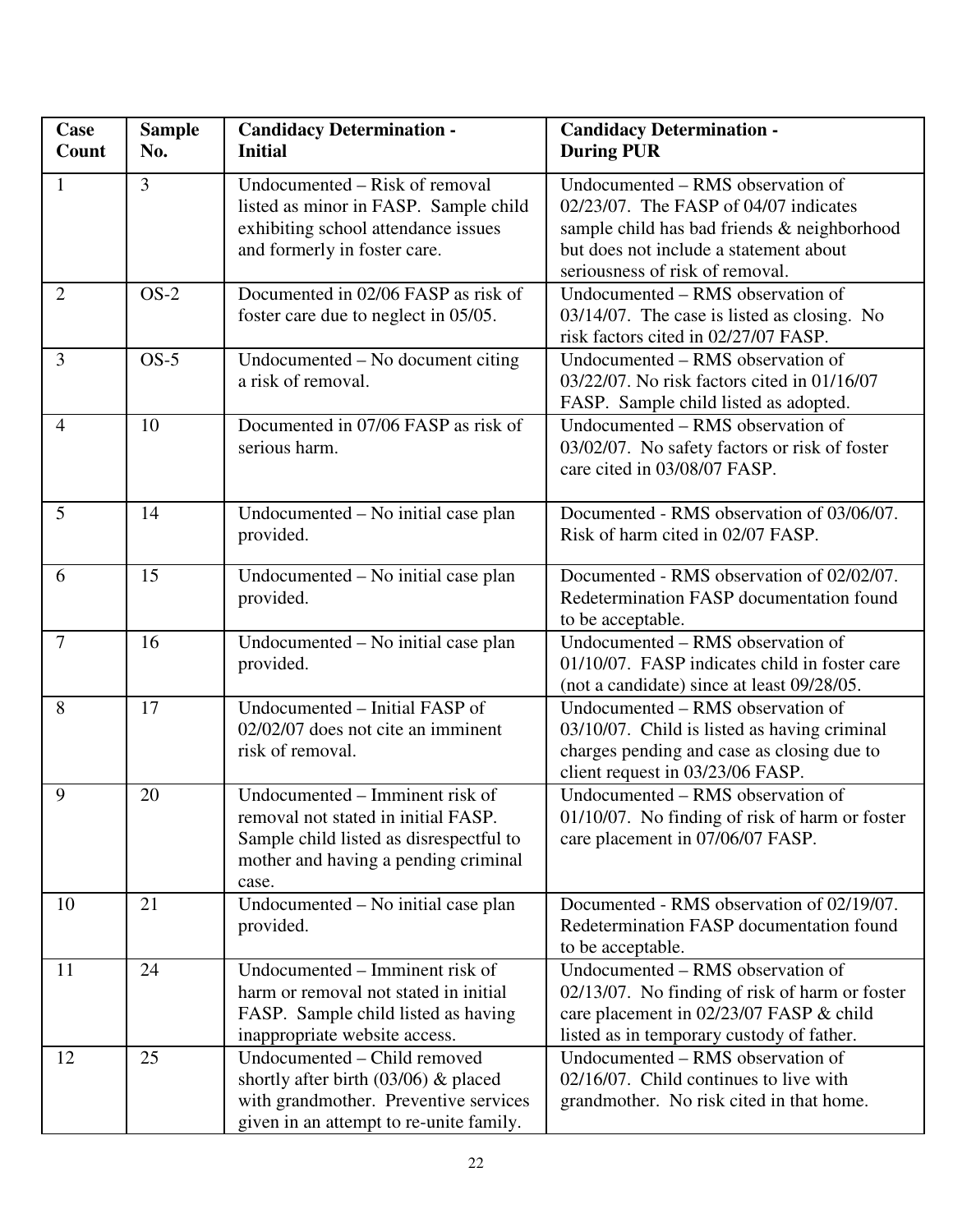Recommendations - Section D

- 1. The New York State PACAP should be amended to include a description of which cases (open mandated preventive services) it views as foster care candidates and the method (case plan) on how it documents these determinations.
- 2. Existing State policy permits the continued mandated preventive services case (candidate) activity while a child is in foster care. These costs are not allowable as title IV-E pre-placement administration. The RMS should, therefore, be modified to the extent necessary to assure that only those title IV-E allowable activities performed on behalf of otherwise eligible candidate children who have not been removed from their homes or have been returned home either through a foster care discharge or a trial home visit are counted as part of the pool of observations subject to assignment to title IV-E pre-placement administration. The only exception to this caveat is for child placement activity when a child is in the process of being removed from home.
- 3. The State should consider further development of more detailed guidance and standards for local districts with respect to identifying and documenting "candidate" cases where there is an initial and ongoing imminent risk of removal and foster care placement. To the extent that mandated preventive services cases may appropriately include children at a low of moderate risk while remaining in the home, such cases do not appear to mesh with the foster care candidate concept of an "imminent" or "serious" risk of placement. The State should, therefore, assure that the definition it uses in the RMS for title IV-E candidate cases is appropriate by excluding any mandated preventive services cases not meeting the candidacy standard.
- 4. Local districts should be encouraged to reclassify preventive services cases from mandated to non-mandated or visa versa depending on case circumstances and to timely close preventive services cases when appropriate.
- 5. The State should review the case review findings and make appropriate changes in the status of the sampled cases as well as any necessary systemic changes to avoid other instances of undocumented candidacy status.

## Next Steps

No disallowance action will be taken based on the findings from the pilot ACR. The State should, however, review the final report and determine whether, and to what extent, title IV-E claiming adjustments (increasing or decreasing) are required as a result of this review. We also request that the State review the implications of the findings and recommendations contained in this final report. Corrective actions should be initiated, where appropriate, to enhance processes which assure that all costs claimed for title IV-E reimbursement are allowable, are properly allocated in accordance with the approved PACAP and are adequately documented. To the extent that changes are deemed necessary to the PACAP by the State, an appropriate amendment should be prepared and submitted for Federal approval through the HHS Division of Cost Allocation (DCA).